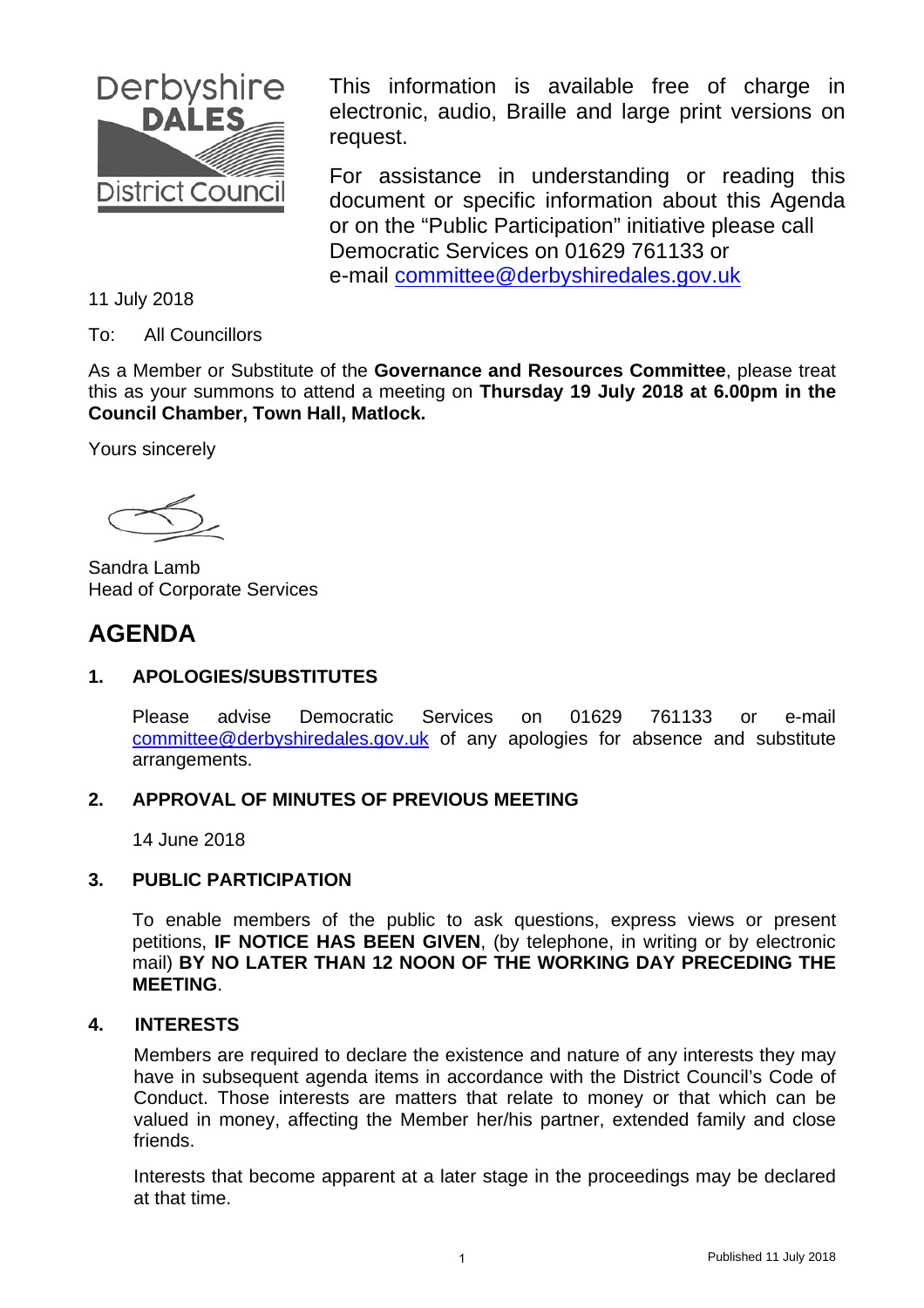### <span id="page-1-0"></span>**5. QUESTIONS PURSUANT TO RULE OF PROCEDURE NUMBER 15.**

To answer questions from Members who have given the appropriate notice.

#### **6. [INTERNAL AUDIT REPORTS CONCLUDED UNDER THE 2018/2019](#page-3-0) OPERATIONAL AUDIT PLAN 4 - 8**

To note the findings and conclusions of the internal audit reports produced in respect of 2018/2019 Internal Audit Plan.

### **7. [INTERNAL AUDIT CHARTER](#page-8-0)**

To note the outcome of a review of the Internal Audit Charter and consider approval of the updated Internal Audit Charter which will be reviewed in two years' time or sooner in the event of any significant changes being made to the Public Sector Internal Audit Standards.

### **8. [EMPTY HOMES PREMIUM](#page-17-0)**

To consider approval of a proposal to consult on the impending introduction of new powers for local authorities to increase the Council Tax on long term empty homes.

### **9. [CCTV STAFFING PROVISION 2018-2020](#page-23-0)**

To receive an update on the actions of the CCTV Manager over the last six months and consider approval to continue the post for an additional two years until 30th September 2020.

### **10. [INDUCTION PLAN FOR NEW COUNCIL OF 2019](#page-26-0)**

To consider approval of the Member Development Working Group's interim recommendations for the format of an Induction Plan for the new council of 2019.

### **11. [WRITE OFFS](#page-34-0)**

To consider approval to write off Housing Benefit Overpayment Arrears totalling £2,467.50. Also, to consider the recommendations to change the frequency that the Committee considers write offs and changes to the scheme of officer delegation in respect of write offs.

#### **12. [FORMER PUBLIC CONVENIENCES & LAND TRANSFER – MONSAL](#page-37-0) HEAD 38 - 42**

To consider approval of the recommendation to transfer the freehold of an area of land and the public conveniences at Monsal Head to the neighbouring landowner for use as a car park and public conveniences. Also, to note the transfer comprises an undervalue transaction as permitted by the General Disposal Consent 2003.

Members of the Committee - Councillors Deborah Botham, Albert Catt, Tom Donnelly, Steve Flitter, Chris Furness (Vice Chairman), Alyson Hill, Neil Horton, Angus Jenkins, Jean Monks, Garry Purdy, Mike Ratcliffe, Lewis Rose, Mark Salt, Jacquie Stevens (Chairman), Colin Swindell, John Tibenham, Joanne Wild.

Published 11 July 2018

**18 - 23** 

**9 - 17** 

**Page No.** 

#### **24 - 26**

## **27 - 34**

#### **35 - 37**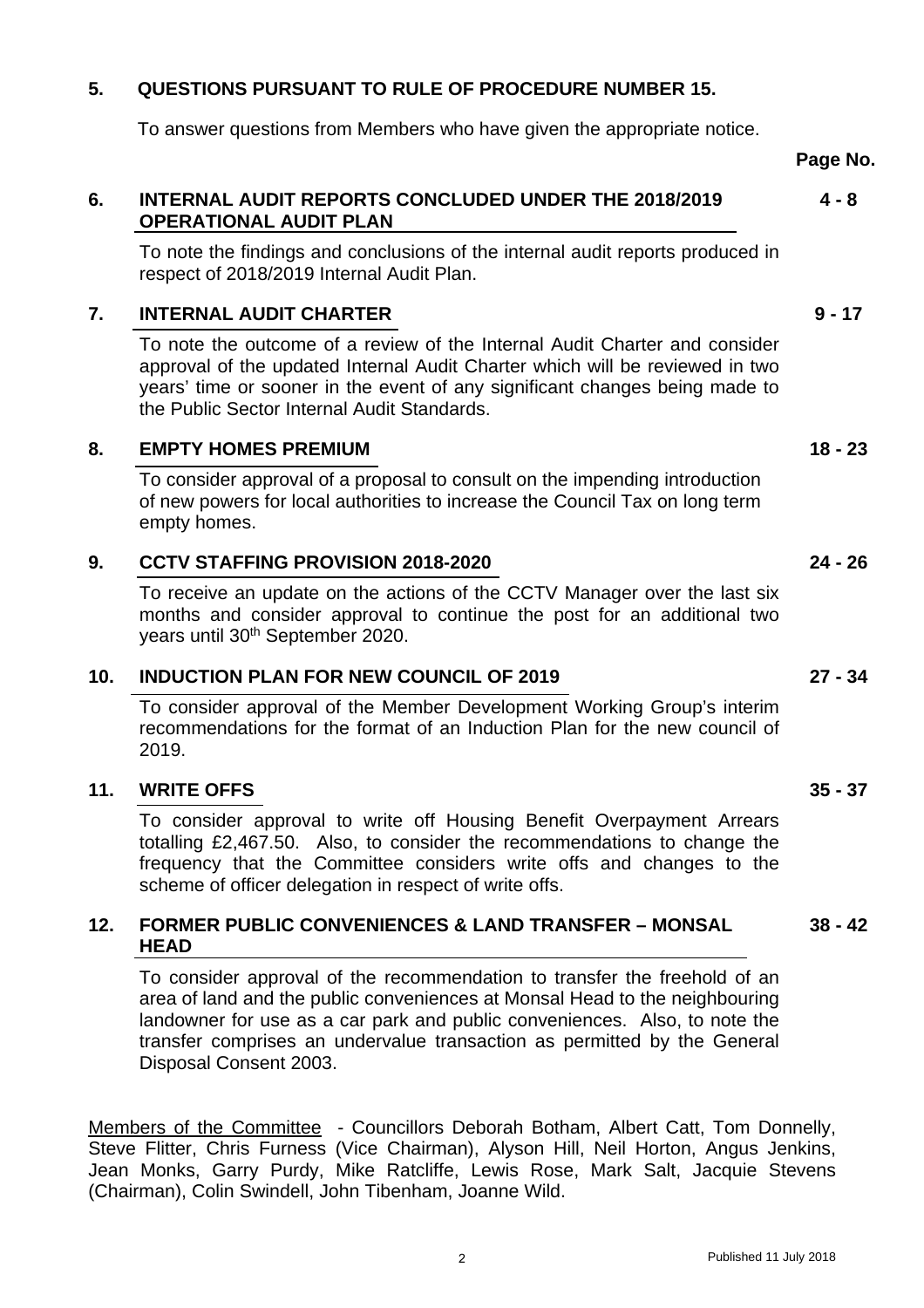Substitutes – Councillors Jason Atkin, Jennifer Bower, Richard Bright, Sue Bull, Sue Burfoot, David Chapman, Ann Elliott, Richard FitzHerbert, Helen Froggatt, Susan Hobson, Vicky Massey-Bloodworth, Tony Millward BEM, Dermot Murphy, Joyce Pawley, Irene Ratcliffe, Philippa Tilbrook.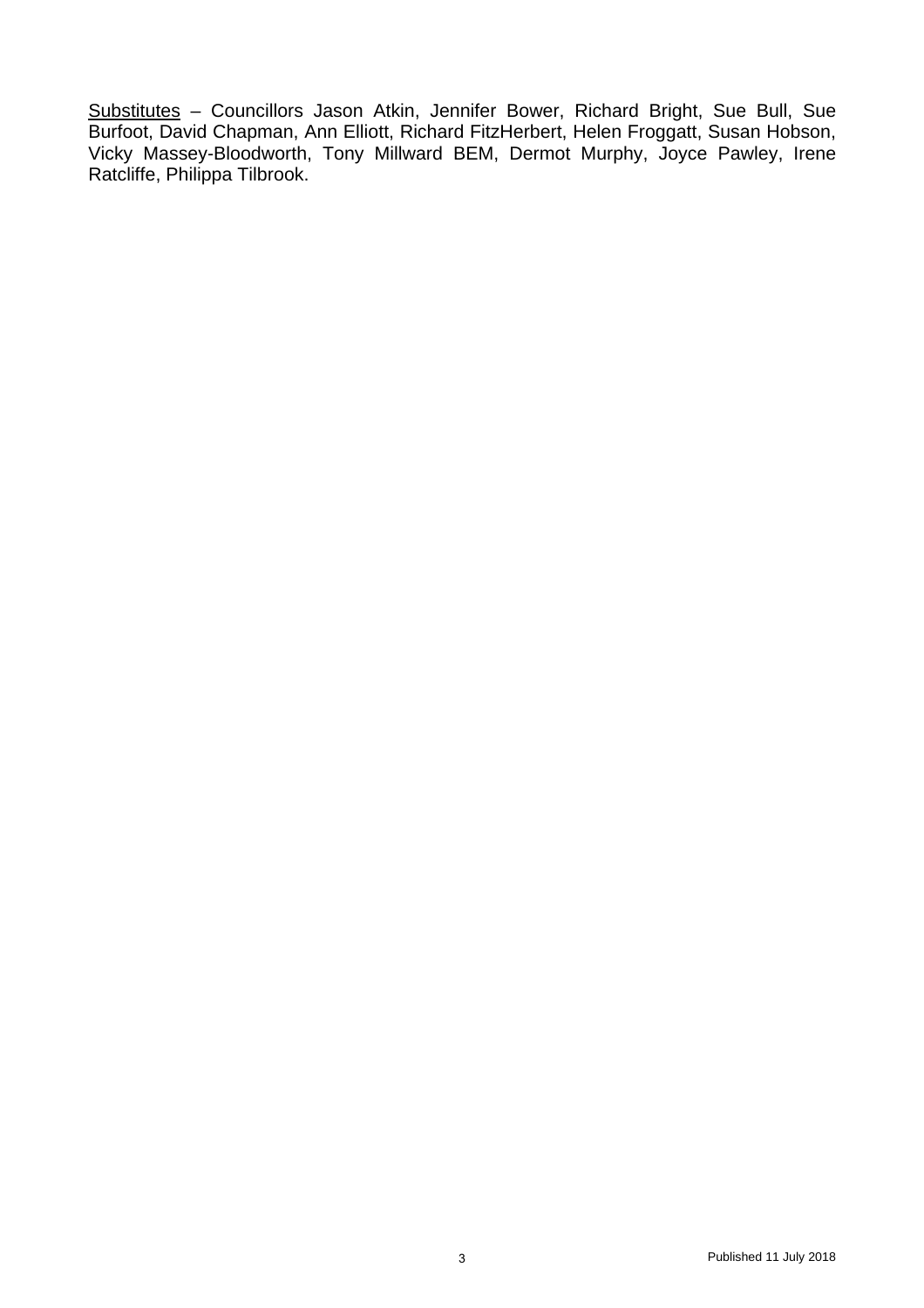### <span id="page-3-0"></span>**NOT CONFIDENTIAL – For public release Internal CONFIDENTIAL – For public release**

GOVERNANCE AND RESOURCES COMMITTEE 19 JULY 2018

Report of the Head of Resources

## **INTERNAL AUDIT REPORTS CONCLUDED UNDER THE 2018/2019 OPERATIONAL AUDIT PLAN**

### **PURPOSE OF REPORT**

This report asks the Committee to consider the internal audit reports produced in respect of the 2018/2019 Internal Audit Plan.

### **RECOMMENDATION**

That the findings and conclusions of the internal audit reviews that have taken place during this period are noted.

### **WARDS AFFECTED**

None

### **STRATEGIC LINK**

Internal Audit's service aims and objectives are the provision of an independent service, which objectively examines, evaluates and reports to the Council and its management on the adequacy of the control environment. This contributes to the Council's core values of being open and transparent when making decisions and using public resources ethically and responsibly.

### **1 SUMMARY**

- 1.1 The 2018/2019 Internal Audit Operational Audit Plan was approved by the Chair and Vice Chair of the Governance and Resources Committee on 14th March 2018 as an urgent decision following the cancellation of the committee meeting (that was to be held on 1<sup>st</sup> March 2018) due to snow. The Operational Audit Plan provides a framework by which service functions are reviewed to test and report on the adequacy and effectiveness of risk management systems and the internal control environment within the Council. This report details the results of the internal audit reviews undertaken during the year.
- 1.2 The Committee's terms of reference require that it "considers the reports produced in accordance with the Audit Plan and responses to the recommendations made therein".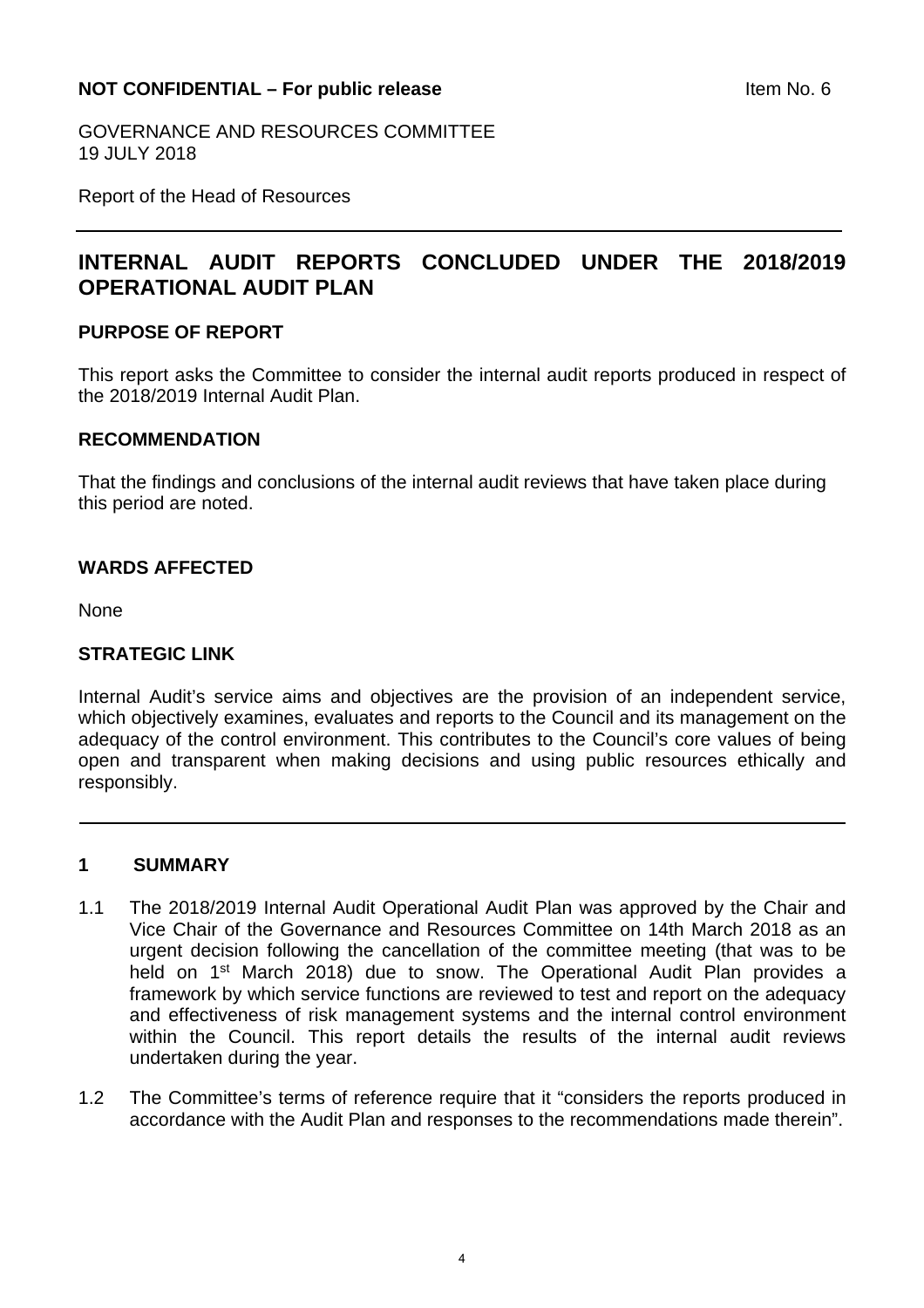### **2 REPORT**

- 2.1 Attached, as Appendix 1, is a summary of reports issued so far under the 2018/2019 Internal Audit Operational Plan. The report also includes the last report from the 2017/2018 plan (Information Security), which was completed in 2018/2019.
- 2.2 Reports are issued as Drafts with five working days being allowed for the submission of any factual changes, after which time the report is designated as a Final Report. Fifteen working days are allowed for the return of the Implementation Plan.
- 2.3 The Appendix shows for each report a summary of the level of assurance that can be given in respect of the audit area examined and the number of recommendations made / agreed where a full response has been received.
- 2.4 The assurance provided column in Appendix 1 gives an overall assessment of the assurance that can be given in terms of the controls in place and the system's ability to meet its objectives and manage risk in accordance with the following classifications:

| <b>Assurance Level</b>                | <b>Definition</b>                                                                                                                                                                                                          |
|---------------------------------------|----------------------------------------------------------------------------------------------------------------------------------------------------------------------------------------------------------------------------|
| <b>Substantial</b><br>Assurance       | There is a sound system of controls in place, designed to<br>achieve the system objectives. Controls are being<br>consistently applied and risks well managed.                                                             |
| <b>Reasonable</b><br><b>Assurance</b> | The majority of controls are in place and operating<br>effectively, although some control improvements are<br>required. The system should achieve its objectives. Risks<br>are generally well managed.                     |
| <b>Limited Assurance</b>              | Certain important controls are either not in place or not<br>operating effectively. There is a risk that the system may not<br>achieve its objectives. Some key risks were not well<br>managed.                            |
| <b>Inadequate</b><br><b>Assurance</b> | There are fundamental control weaknesses, leaving the<br>system/service open to material errors or abuse and<br>exposes the Council to significant risk. There is little<br>assurance of achieving the desired objectives. |

2.5 Five reports have been issued, 4 with a conclusion of "Substantial Assurance" and 1 with a conclusion of "Reasonable Assurance". Four medium and 2 low priority recommendations have been made and accepted.

### **3 RISK ASSESSMENT**

3.1 Legal

There are no legal considerations arising from the report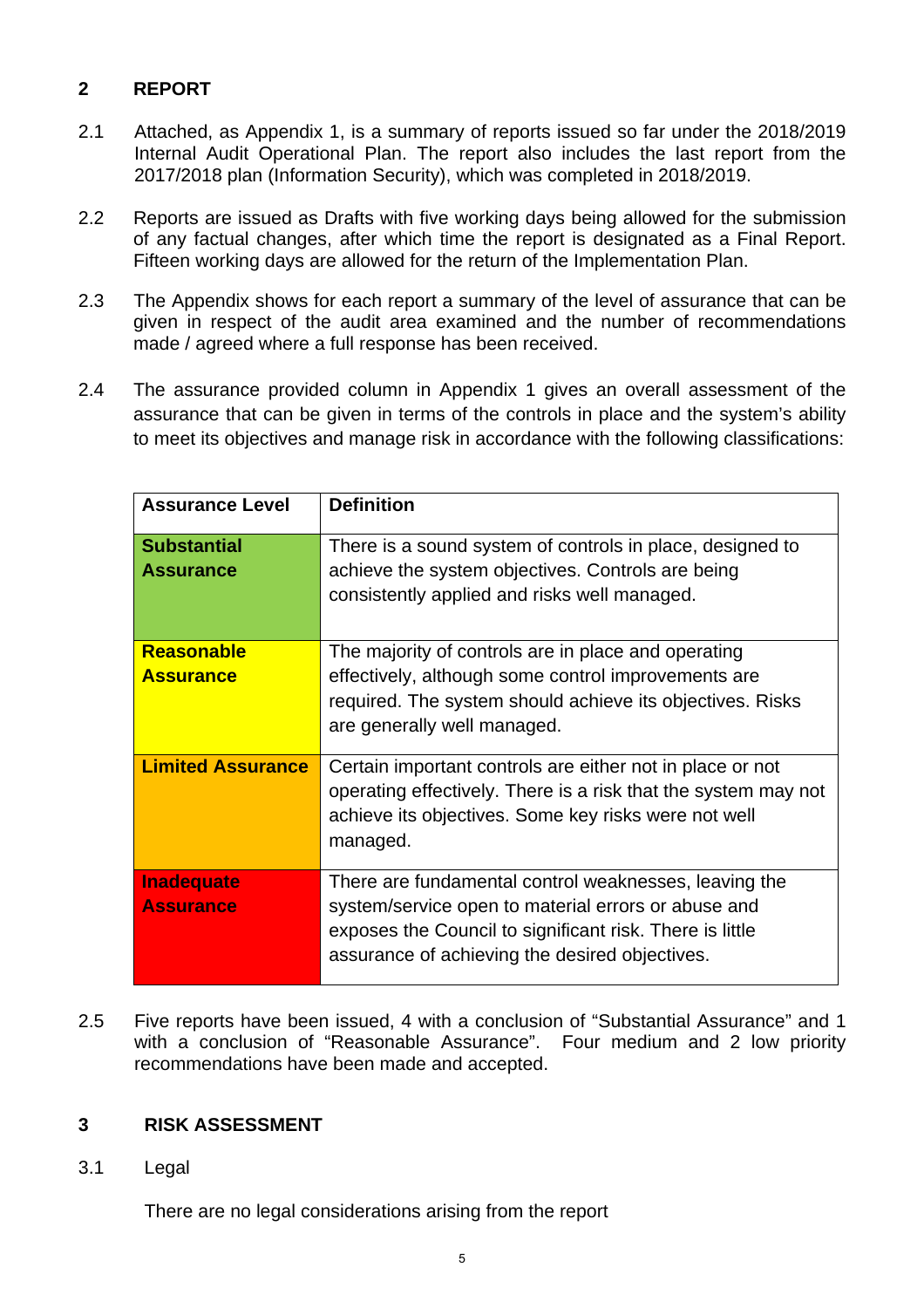### 3.2 Financial

There are no financial considerations arising from the report.

### **4 OTHER CONSIDERATIONS**

In preparing this report, the relevance of the following factors has also been considered: prevention of crime and disorder, equalities, environmental, climate change, health, human rights, personnel and property.

### **5 CONTACT INFORMATION**

 Karen Henriksen, Head of Resources Telephone: 01629 761284; Email: karen.henriksen@derbyshiredales.gov.uk

 Sandra Lamb, Head of Corporate Services Telephone: 01629 761281; Email: sandra.lamb@derbyshiredales.gov.uk

Jenny Williams, Internal Audit Consortium Manager Telephone: 01246 345468; Email: Jenny.williams@chesterield.gov.uk

### **6 BACKGROUND PAPERS**

None

### **7 ATTACHMENTS**

Appendix 1: Summary of Internal Audit Reports Issued  $1<sup>st</sup>$  April 2018 – 15<sup>th</sup> June 2018.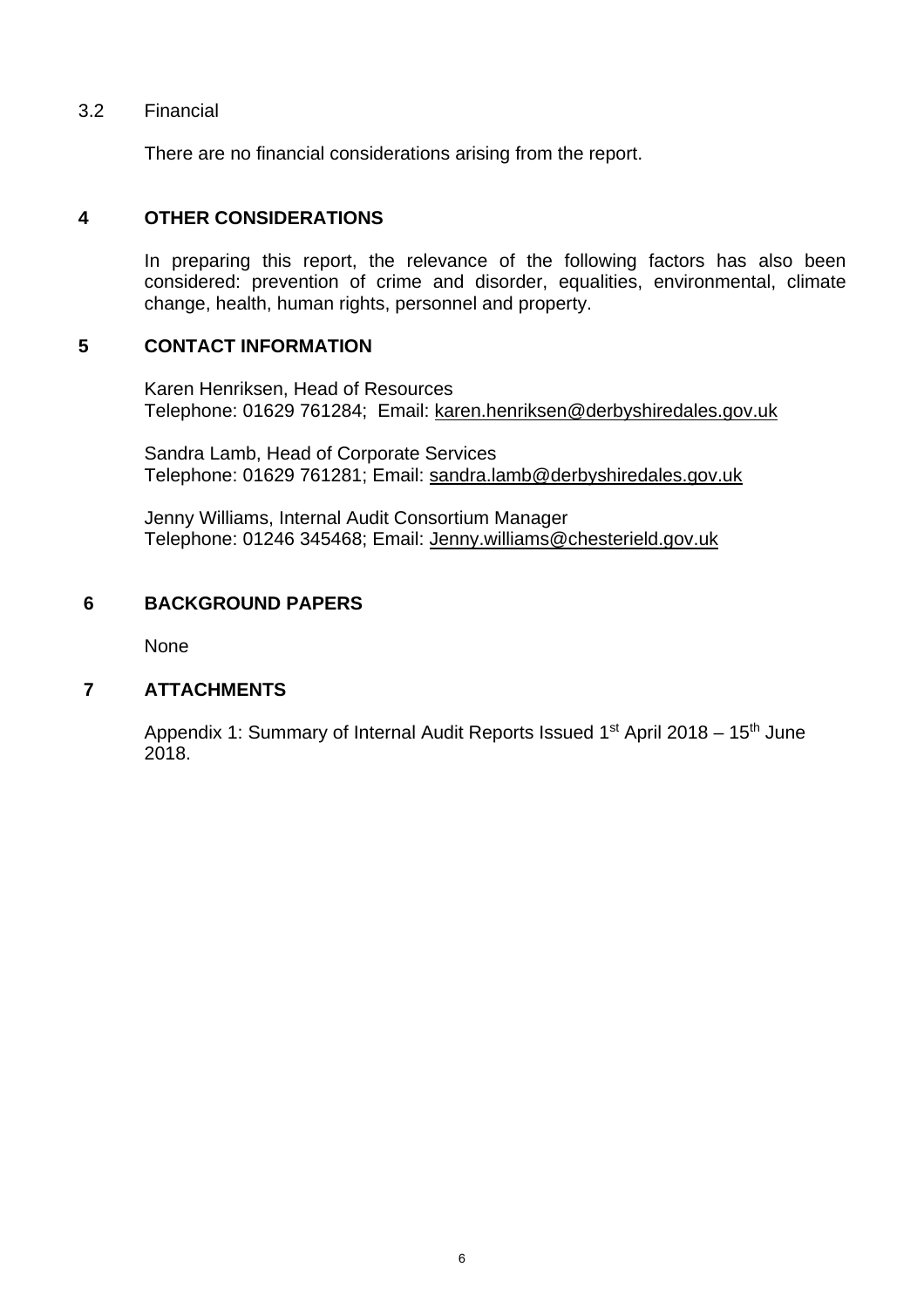# **DERBYSHIRE DALES DISTRICT COUNCIL**

### **Internal Audit Consortium - Report to Governance and Resources Committee**

### **<u>Summary of Internal Audit Reports Issued 1st April 2018 – 15th June 2018</u>**

| Report<br>Ref | <b>Report Title</b><br>Scope and Objectives |                                                                                                                                              | <b>Overall Opinion</b> | Date                    |                 | <b>Number</b><br>0f<br><b>Recommendations</b> |                |
|---------------|---------------------------------------------|----------------------------------------------------------------------------------------------------------------------------------------------|------------------------|-------------------------|-----------------|-----------------------------------------------|----------------|
|               |                                             |                                                                                                                                              |                        | Report<br><b>Issued</b> | Response<br>Due | Made                                          | Accepted       |
| D001          | Cemeteries                                  | To ensure that records are<br>accurate and that fees and<br>charges<br>raised<br>are<br>promptly and accurately                              | Substantial            | 12/4/2018               | 3/5/2018        | 1M                                            |                |
| D002          | <b>Car Parks</b>                            | To ensure that all income<br>is collected and banked                                                                                         | <b>Substantial</b>     | 27/4/2018               | 18/5/2018       | 1M                                            |                |
| D003          | <b>Risk Management</b>                      | To<br>the<br>that<br>ensure<br>risk<br>principles<br>0f<br>management<br>are<br>embedded<br>that<br>and<br>registers are kept up to<br>date. | Reasonable             | 18/5/2018               | 11/6/2018       | $\overline{2}$<br>(1M 1L)                     | $\overline{2}$ |
| D004          | Insurance                                   | To ensure that insurance<br>cover is adequate and that<br>dealt with<br>claims are<br>promptly                                               | <b>Substantial</b>     | 7/6/2018                | 28/6/2018       | $\overline{0}$                                | $\overline{0}$ |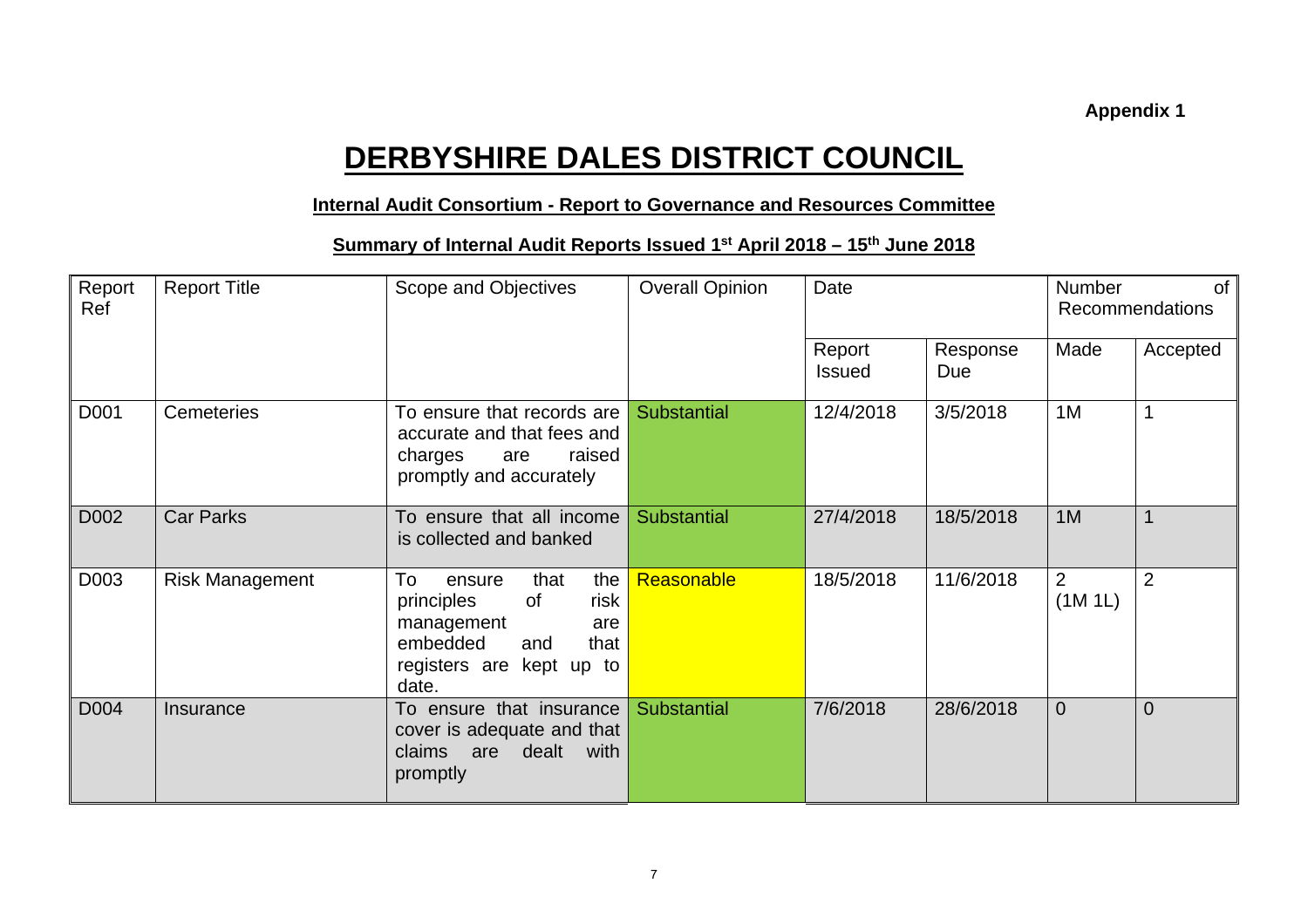| Report | <b>Report Title</b>         | Scope and Objectives                                                                                           | <b>Overall Opinion</b> | Date                    |                 | <b>Number</b> | ot.                    |
|--------|-----------------------------|----------------------------------------------------------------------------------------------------------------|------------------------|-------------------------|-----------------|---------------|------------------------|
| Ref    |                             |                                                                                                                |                        |                         |                 |               | <b>Recommendations</b> |
|        |                             |                                                                                                                |                        | Report<br><b>Issued</b> | Response<br>Due | Made          | Accepted               |
| D005   | <b>Information Security</b> | For a sample of systems to $\vert$<br>review<br>access,<br>administrator<br>rights,<br>password protocols etc. | Substantial            | 7/6/2018                | 28/6/2018       | (1M 1L)       |                        |

# [BACK TO AGENDA](#page-1-0)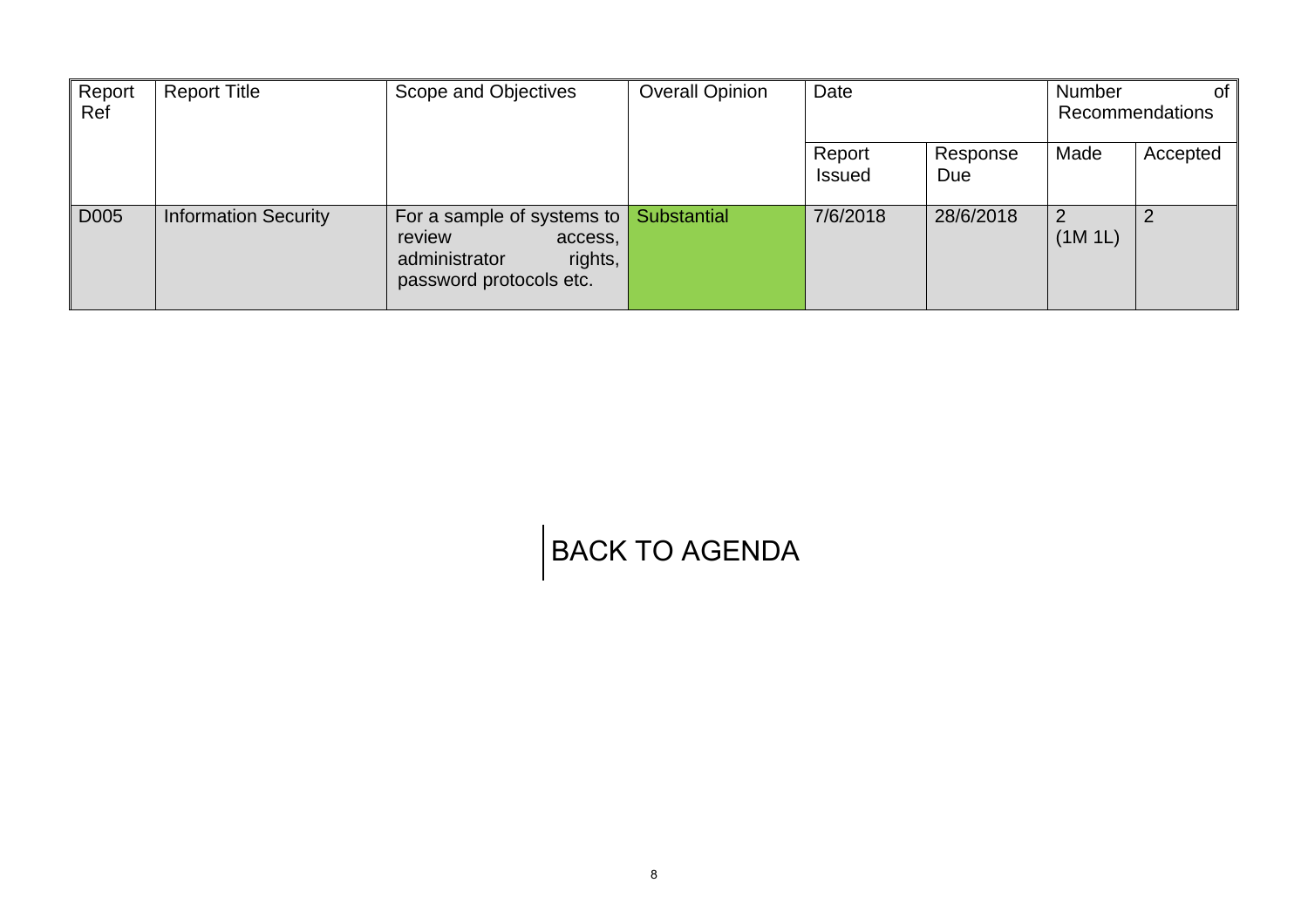### <span id="page-8-0"></span>**NOT CONFIDENTIAL – For public release and a set of the SNOT CONFIDENTIAL – For public release**

GOVERNANCE AND RESOURCES COMMITTEE 19 JULY 2018

Report of the Head of Resources

## **INTERNAL AUDIT CHARTER**

### **PURPOSE OF REPORT**

This report informs the Committee of the results of a review of the Internal Audit Charter and seeks approval for the updated Charter.

### **RECOMMENDATIONS**

- 1. That the outcome of the review of the Internal Audit Charter is noted.
- 2. That the updated Internal Audit Charter be agreed.
- 3. That the Internal Audit Charter be reviewed in 2 years' time or sooner in the event of any significant changes being made to the Public Sector Internal Audit Standards.

### **WARDS AFFECTED**

All

### **STRATEGIC LINK**

Internal Audit's service aims and objectives are the provision of an independent service, which objectively examines, evaluates and reports to the Council and its management on the adequacy of the control environment. This contributes to the Council's core values of being open and transparent when making decisions and using public resources ethically and responsibly.

### **1 BACKGROUND**

- 1.1 The Public Sector Internal Audit Standards (PSIAS) require that the purpose, authority and responsibility of internal audit must be formally defined in an Internal Audit Charter (Appendix 1).
- 1.2 The Internal Audit Charter was last formally approved by this Committee in June 2016. It was agreed that the Charter would be reviewed every 2 years to ensure that it is kept up to date.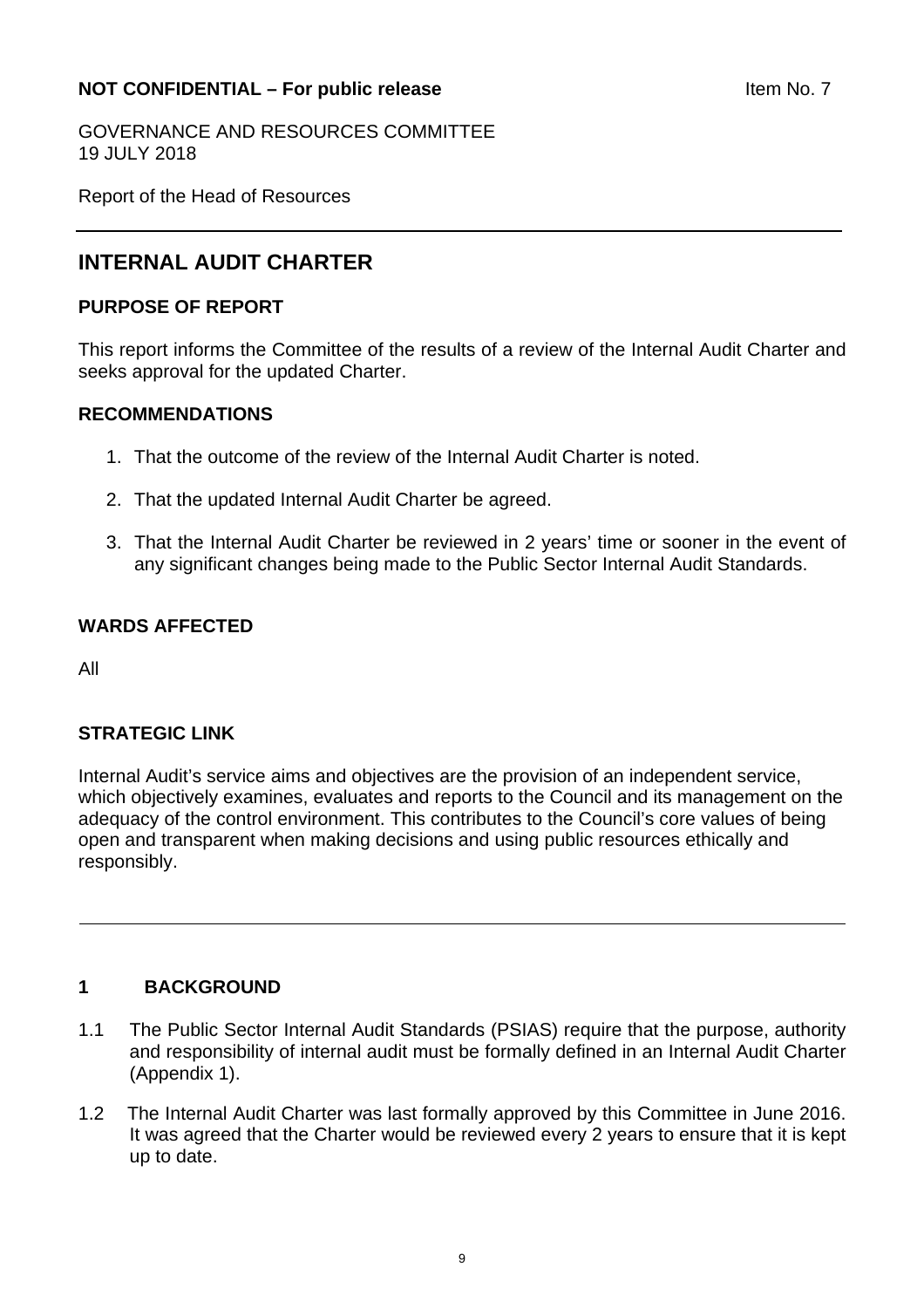### **2 REPORT**

### **THE INTERNAL AUDIT CHARTER**

- 2.1 The PSIAS were updated in April 2017 with some minor wording changes. There were no changes recommended in respect of the content of Internal Audit Charters. The current Internal Audit Charter has been reviewed and it is felt that it is still fit for purpose and that no updates are required.
- 2.2 The Internal Audit Charter is attached as Appendix 1.

### **3 RISK ASSESSMENT**

3.1 Legal

There are no legal considerations arising from the report

3.2 Financial

There are no financial considerations arising from the report.

3.3 Corporate Risk

 The re-adoption of the Internal Audit Charter will help to ensure that the Internal Audit Consortium continues to provide a quality service in line with the PSIAS.

### **4 OTHER CONSIDERATIONS**

In preparing this report, the relevance of the following factors has also been considered: prevention of crime and disorder, equalities, environmental, climate change, health, human rights, personnel and property.

### **5 CONTACT INFORMATION**

 Karen Henriksen, Head of Resources Telephone: 01629 761284; Email: karen.henriksen@derbyshiredales.gov.uk

 Sandra Lamb, Head of Corporate Services Telephone: 01629 761281; Email: sandra.lamb@derbyshiredales.gov.uk

Jenny Williams, Internal Audit Consortium Manager Telephone: 01246 345468; Email: Jenny.williams@chesterfield.gov.uk

### **6 BACKGROUND PAPERS**

Public Sector Internal Audit Standards April 2017

### **7 ATTACHMENTS**

Appendix 1 – Internal Audit Charter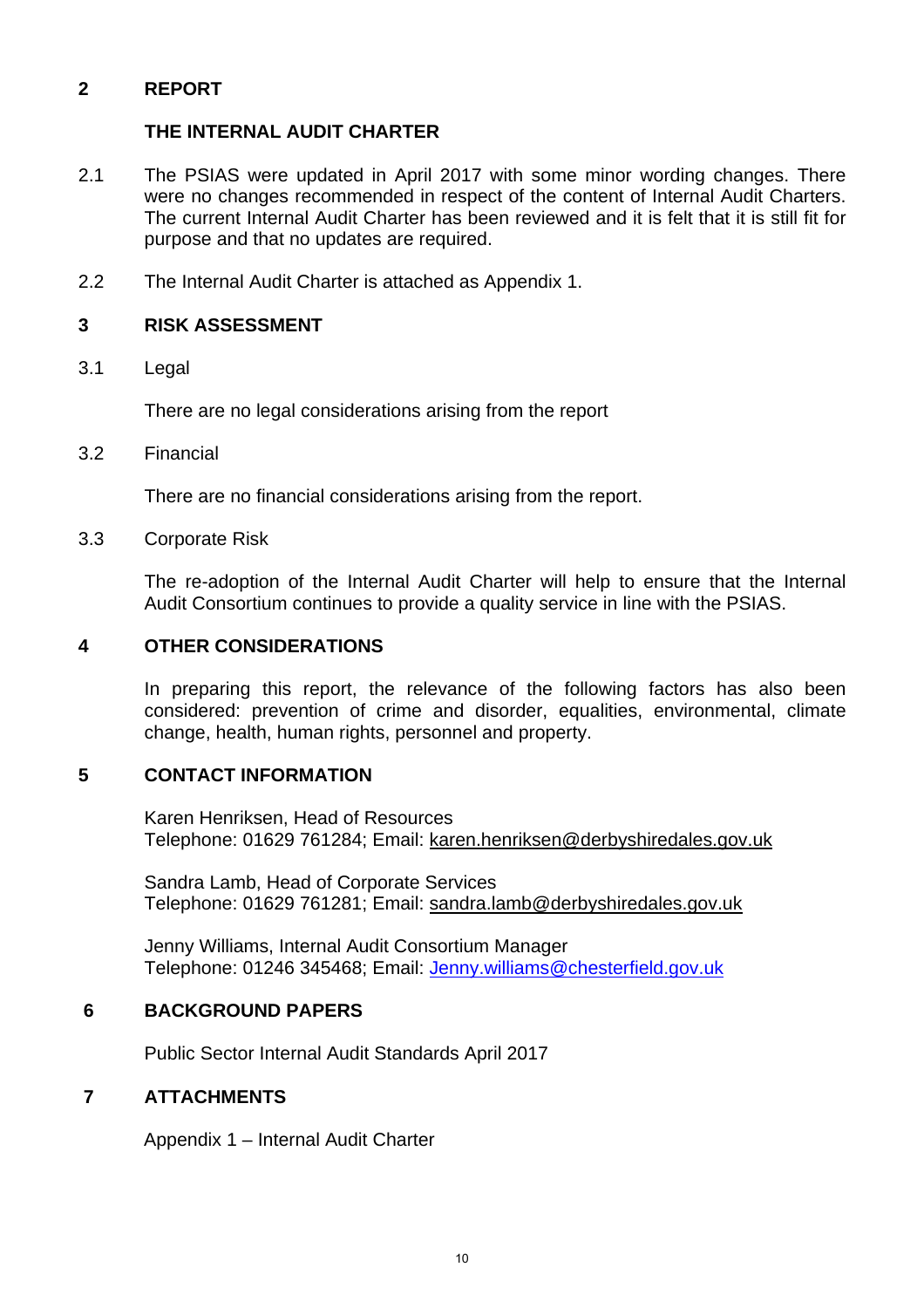## **Appendix 1**

## **DERBYSHIRE DALES DISTRICT COUNCIL**

## **INTERNAL AUDIT CHARTER**

### **INTRODUCTION**

1. The Public Sector Internal Audit Standards (PSIAS) which took effect from 1 April 2013 require the adoption of an Internal Audit Charter. This Charter describes the purpose, authority and principal responsibilities of the Internal Audit Section that have been established to provide the internal audit service to Derbyshire Dales District Council.

### **PSIAS/REGULATORY BASIS OF OPERATION**

- 2. The adoption of the PSIAS is mandatory and includes a:
	- Definition of Internal Auditing
	- Code of ethics
	- International Standards for the Professional Practice of Internal Auditing
- 3. The Mission of Internal Audit is:-

### *To enhance and protect organisational value by providing risk-based and objective assurance, advice and insight.*

4. The Internal Audit Section adopts the PSIAS and the purpose and definition of Internal Audit as specified by the PSIAS:-

*Internal Auditing is an independent, objective assurance and consulting activity designed to add value and improve an organisation's operations. It helps an organisation accomplish its objectives by bringing a systematic, disciplined approach to evaluate and improve the effectiveness of risk management, control and governance processes* 

- 5. The Internal Audit Section also adopts the Core Principles for the Professional Practice of Internal Auditing. These are that the Section:-
	- Demonstrates integrity.
	- Demonstrates competence and due professional care
	- Is objective and free from undue influence (independent)
	- Aligns with the strategies, objectives, and risks of the organisation,
	- Is appropriately positioned and adequately resourced
	- Demonstrates quality and continuous improvement
	- Communicates effectively
	- Provides risk-based assurance.
	- Is insightful, proactive, and future-focused.
	- Promotes organisational improvement.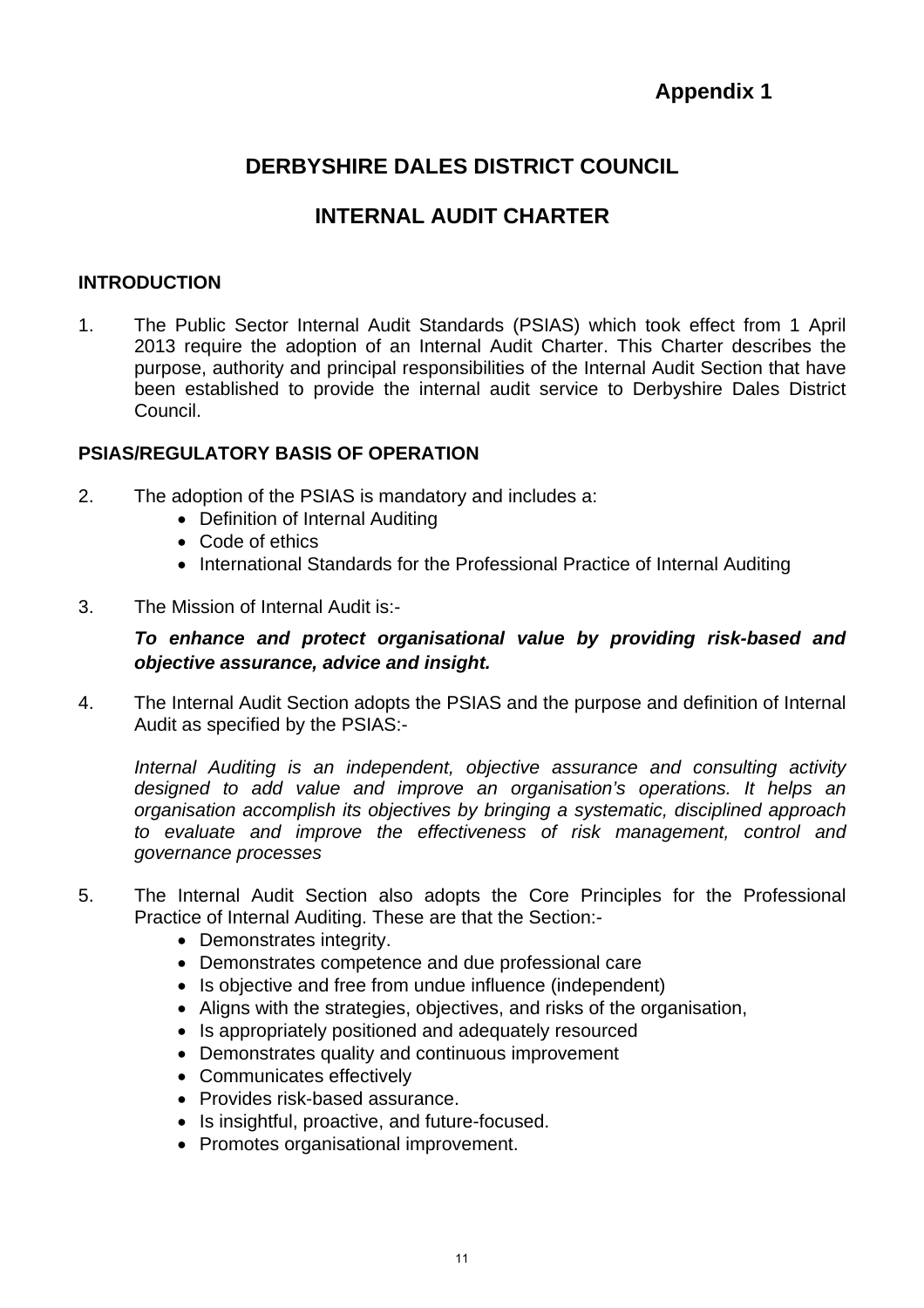6. The requirement for an internal audit function in local government is specified within the Accounts and Audit (England) Regulations 2015, which state:

*A relevant body must undertake an effective internal audit to evaluate the effectiveness of its risk management, control and governance processes, taking in to account public sector internal auditing standards or guidance.* 

- 7. Internal Audit is governed by policies, procedures, rules and regulations established by the Council. These include Financial Regulations, Conditions of Service, Codes of Conduct and Anti-Fraud, Bribery and Corruption strategies.
- 8. Where key services are to be provided to the Council by other contractors or through a partnership, in order for internal audit to form an opinion on the controls operating, a right of access to relevant information and documents should be included in contracts or agreements concerned.

### **DEFINITIONS**

- 9. The PSIAS require that the Charter must define the terms "Board" and "Senior Management" for the purposes of internal audit activity.
- 10. The PSIAS glossary defines the board as:

*The highest level of governing body charged with the responsibility to direct and/or oversee the activities and management of the organisation. Typically this includes an independent group of directors (e.g. a board of directors, a supervisory board or a board of governors or trustees). If such a group does not exist, the "board" may refer to the head of the organisation, "Board" may refer to an audit committee to which the governing body has delegated certain functions.* 

- 11. At Derbyshire Dales District Council the "Board" will be the Governance and Resources Committee.
- 12. "Senior Management" those responsible for the leadership and direction of the Council. This will be the Council's Corporate Leadership Team.
- 13. The PSIAS adopt the term "Chief Audit Executive", this role is met by the Internal Audit Consortium Manager for Chesterfield Borough, North East Derbyshire and Bolsover District Councils. Derbyshire Dales District Council employs the services of this Officer to ensure that the requirements of the PSIAS are met.

### **SCOPE AND OBJECTIVES OF INTERNAL AUDIT**

14. The scope of the Internal Audit Section encompasses the examination and evaluation of the adequacy and effectiveness of the organisation's governance, risk management and internal control processes in relation to the Council's defined goals and objectives.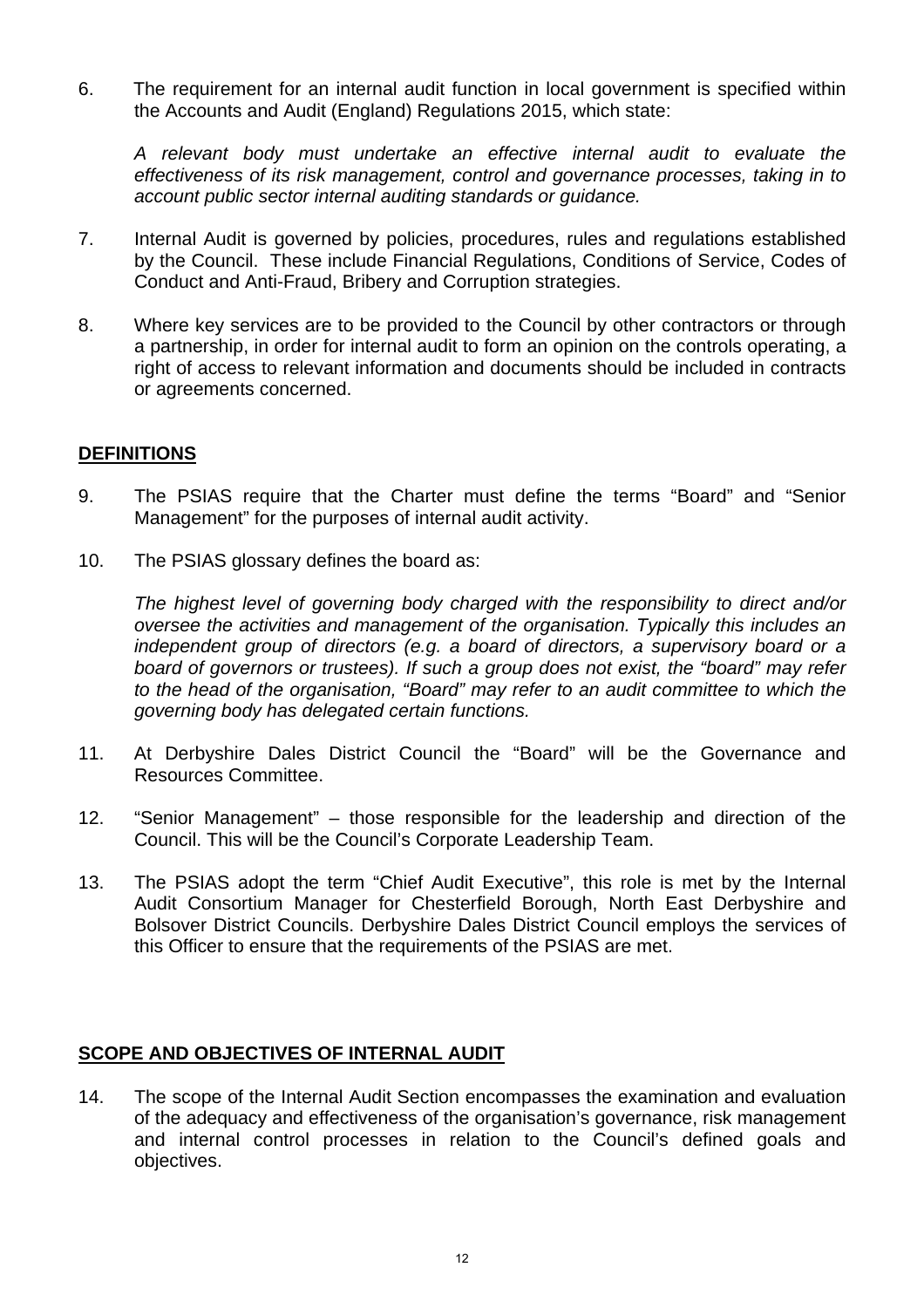- 15. The Audit Section's remit covers all functions and services for which the Council is responsible and this extends to the entire control environment of the organisation and not just financial controls.
- 16. The Internal Audit Section will objectively examine, evaluate and report on the adequacy of the control environment as a contribution to the proper, economic, efficient and effective use of resources.
- 17. The internal audit service will be delivered on the basis of a risk assessment of auditable areas. A predominantly systems based approach to most audits will be adopted.
- 18. The internal control system comprises the whole network of systems to provide reasonable assurance that corporate objectives will be achieved, with particular reference to:
	- Consistency of operations with established objectives and goals,
	- The reliability and integrity of financial and operational information;
	- The effectiveness and efficiency of operations and programmes,
	- Safeguarding of assets and interests from losses of all kinds, including those arising from fraud, irregularity and corruption;
	- Compliance with laws, regulations, policies, procedures and contracts;
	- The economic and efficient use of resources (value for money), effective monitoring systems and optimum use of performance management information.
- 19. With the introduction of the PSIAS, internal audit may also provide "consultancy" services. This work could take any form, provided that the independence of the service is not compromised, but will typically include special reviews or assignments where requested by management, which fall outside the approved plan and for which a contingency is included in the audit plan. There will be no significant consultancy work undertaken without the approval of the Governance and Resources Committee.

### **RESPONSIBILITIES AND REPORTING**

- 20. The PSIAS requires that the Internal Audit Charter should establish the responsibilities and reporting arrangements of internal audit.
- 21. The Internal Audit Consortium Manager reports directly to the Council's Governance and Resources Committee and to the Head of Resources. The Internal Audit Consortium Manager also has direct access to the Council's Chief Executive, Monitoring Officer and where necessary elected Members
- 22. The Internal Audit Consortium Manager will manage the provision of the Internal Audit service by: -
	- Preparing each year in advance a risk based audit plan for discussion and agreement by the council's Client Officer and approval by the Governance and Resources Committee. Any in-year significant changes to the audit plan shall be agreed by the Client Officers and the Governance and Resources Committee.
	- Presenting an annual report to the Governance and Resources Committee that meets the requirements of the PSIAS and includes:-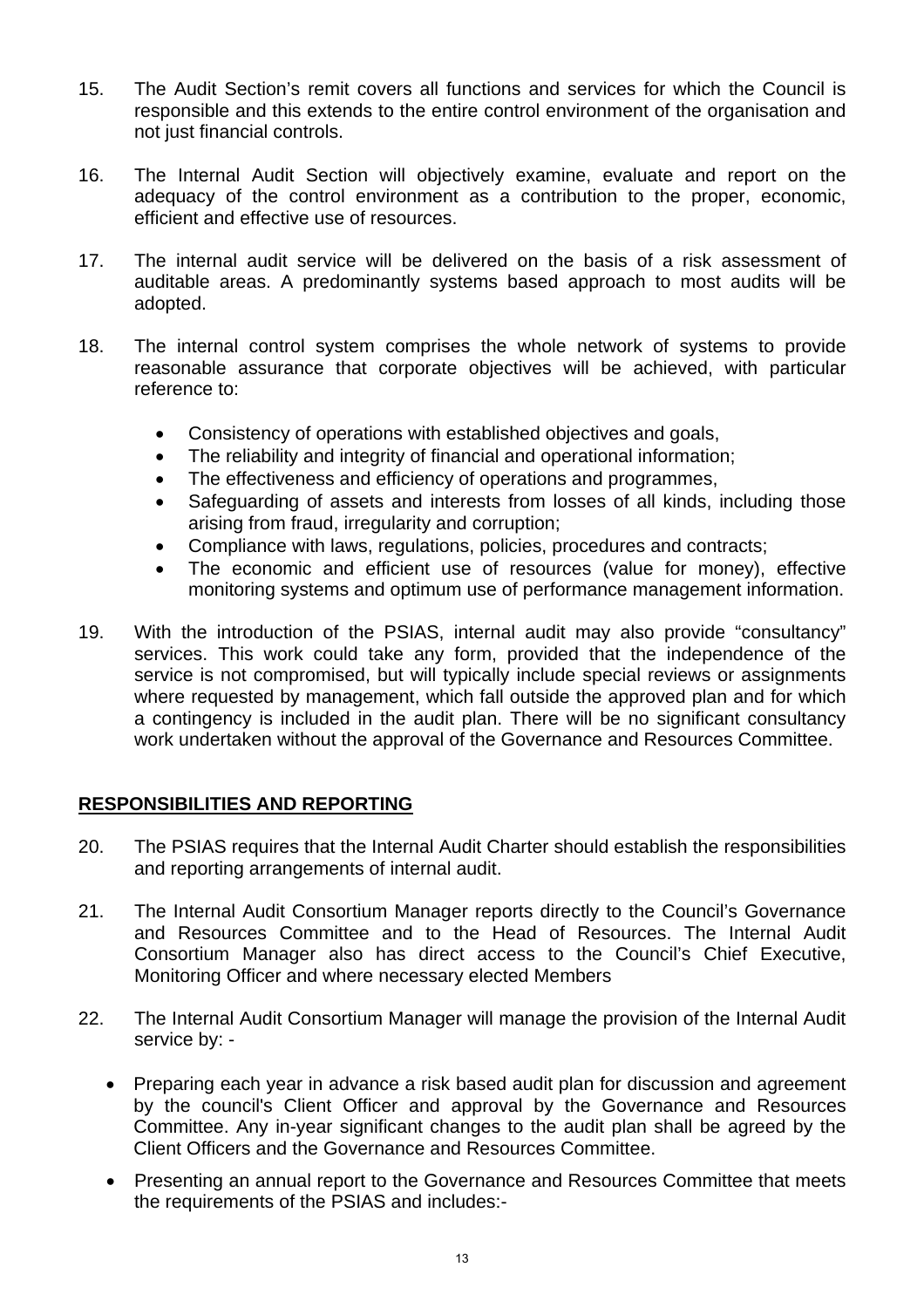- o An overall opinion on the adequacy and effectiveness of the Council's control environment (including any qualifications to that opinion),
- o Presents a summary of the audit work from which the opinion is derived, including reliance placed on the work by other assurance bodies,
- o Draws attention to any issues the Internal Audit Consortium Manager judges particularly relevant to the preparation of the Annual Governance Statement,
- o Compares work actually undertaken with work that was planned and to report relevant performance measures and targets.
- Presenting periodic reports to the Governance and Resources Committee summarising all internal audit reports issued and if considered necessary providing copies of the reports,
- Formally report the findings and recommendations of audit work to senior management and the Governance and Resources Committee throughout the year. Audit reports will:
	- o Include an audit opinion on the reliability of the internal controls in the system or area audited,
	- o Identify inadequately addressed risks and non-effective control processes,
	- o Detail management's response and timescale for corrective action,
	- o Identify issues of good practice.
- Ensuring audit work is supervised, reviewed, recorded and reported,
- Implementing a follow up process for ensuring the effective implementation of audit recommendations or ensuring senior management are aware of the consequences of not implementing a recommendation and are prepared to accept the risk,
- Liaising as needed with the External Auditor and with other regulators,
- Maintaining and managing a risk assessment in relation to the functions of the Council,
- Ensuring that there is an up to date Audit Manual in place setting out expected standards for the service, and monitoring compliance with these standards, including in relation to the planning, conduct, quality assurance and reporting of audit assignments.
- 23. Senior managers should assist audit to discharge their duties by:
	- The prompt provision of information and explanations,
	- Providing input to the audit plan to ensure attention is focused on areas of greatest risk,
	- Informing the Audit Section of any plans for change, including new systems,
	- Responding to the draft internal audit report, including provision of management responses to recommendations, within the timescale requested by the audit section,
	- Implementing agreed management actions in accordance with agreed timescales,
- 24. The Governance and Resources Committee must:
	- Approve the Internal Audit Charter,
	- Approve the risk based internal audit plan,
	- Receive progress reports and an annual report from the Internal Audit Consortium Manager in respect of the audit plan,
	- Approve any large variances or consulting services not already included in the audit plan.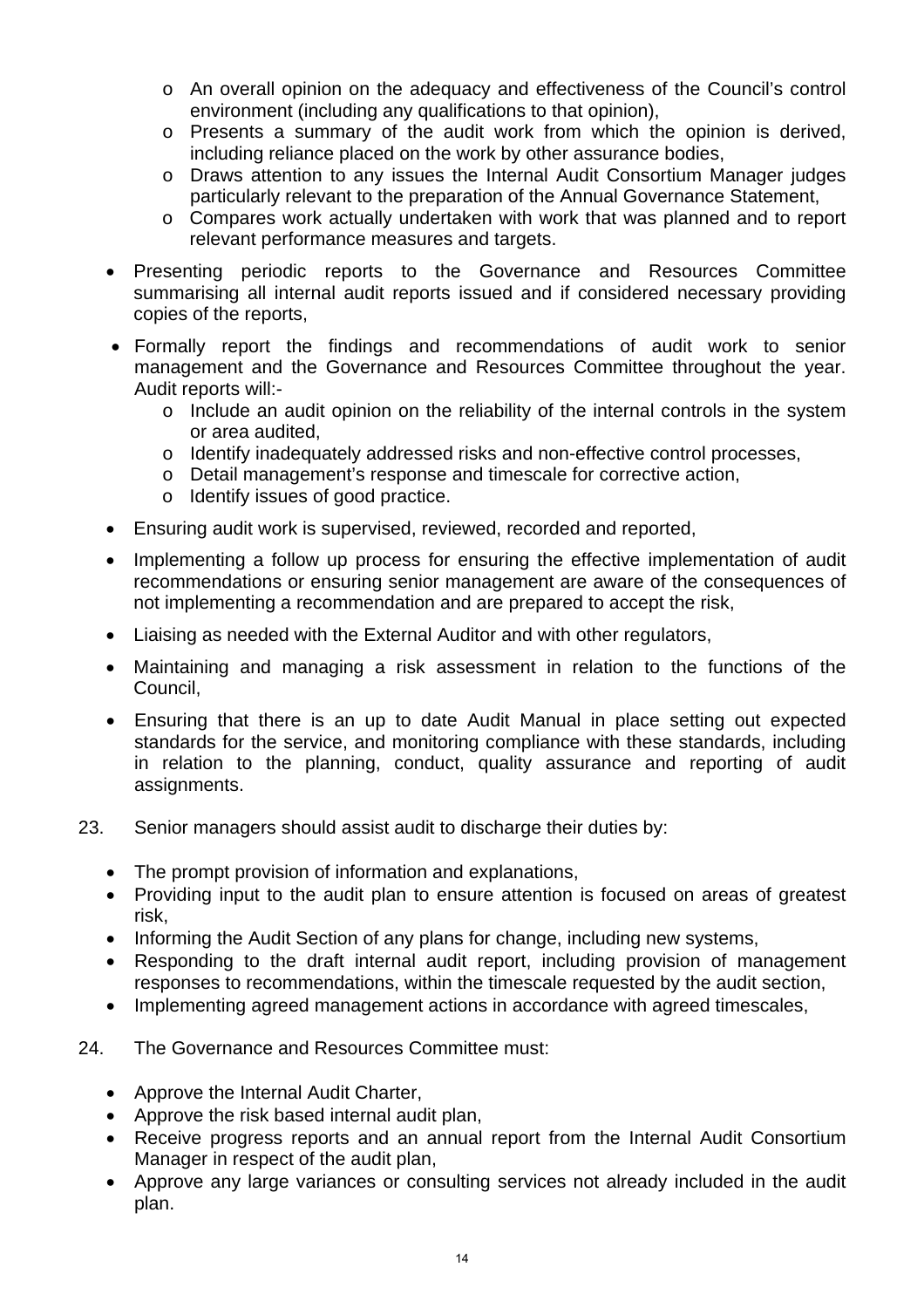### **AUDIT RESOURCES**

- 25. The Head of Resources will ensure that the Audit Section has the necessary resource to enable the Internal Audit Consortium Manager to be able to give an annual evidence-based opinion.
- 26. The staffing and budget of the Internal Audit Consortium will be kept under review by the Head of Resources, bearing in mind the resource requirements identified in the audit plan process. Where resources available do not match the resource requirements identified by the annual audit plans, the Head of Resources will report to the Governance and Resources Committee.
- 27. The Internal Audit Consortium Manager providing a management service to the Council will be professionally qualified (CMIIA, CCAB or equivalent) and have wide internal audit and management experience. The Internal Audit Consortium Manager/Head of Resources will ensure that the internal audit service is appropriately skilled in terms of qualifications, knowledge and experience.

### **QUALITY AND ASSURANCE PROGRAMME**

- 28. The PSIAS state that a quality assurance and improvement programme must include both internal and external assessments. Internal assessments should be ongoing and periodical and external assessments must be undertaken at least once every 5 years.
- 29. All internal audits are subject to a management quality review. Policies and procedures to guide staff in performing their duties have been established within the audit manual.
- 30. The internal periodic self-assessment of internal audit will be undertaken by completing the checklist for assessing conformance with the PSIAS included within the PSIAS Application Note.
- 31. External assessment can be satisfied by either arranging a full external assessment or by undertaking a self-assessment with independent validation. External assessments must be by a qualified, independent assessor from outside the organisation. The Internal Audit Consortium Manager/Head of Resources must discuss the format of the external assessments and the qualifications and independence of the assessor with the Governance and Resources Committee.
- 32. An external assessment of the internal audit function will take place at least once every 5 years and the results reported back to the Governance and Resources Committee.
- 33. The results of the quality and assurance programme and progress against any improvement plans must be reported in the annual report.

### **INDEPENDENCE , AUTHORITY AND ETHICS**

34. In order to achieve its objectives effectively, Internal Audit must be seen to be independent. Internal auditors must maintain an unbiased attitude that allows them to perform their engagements in such a manner that no quality compromises are made.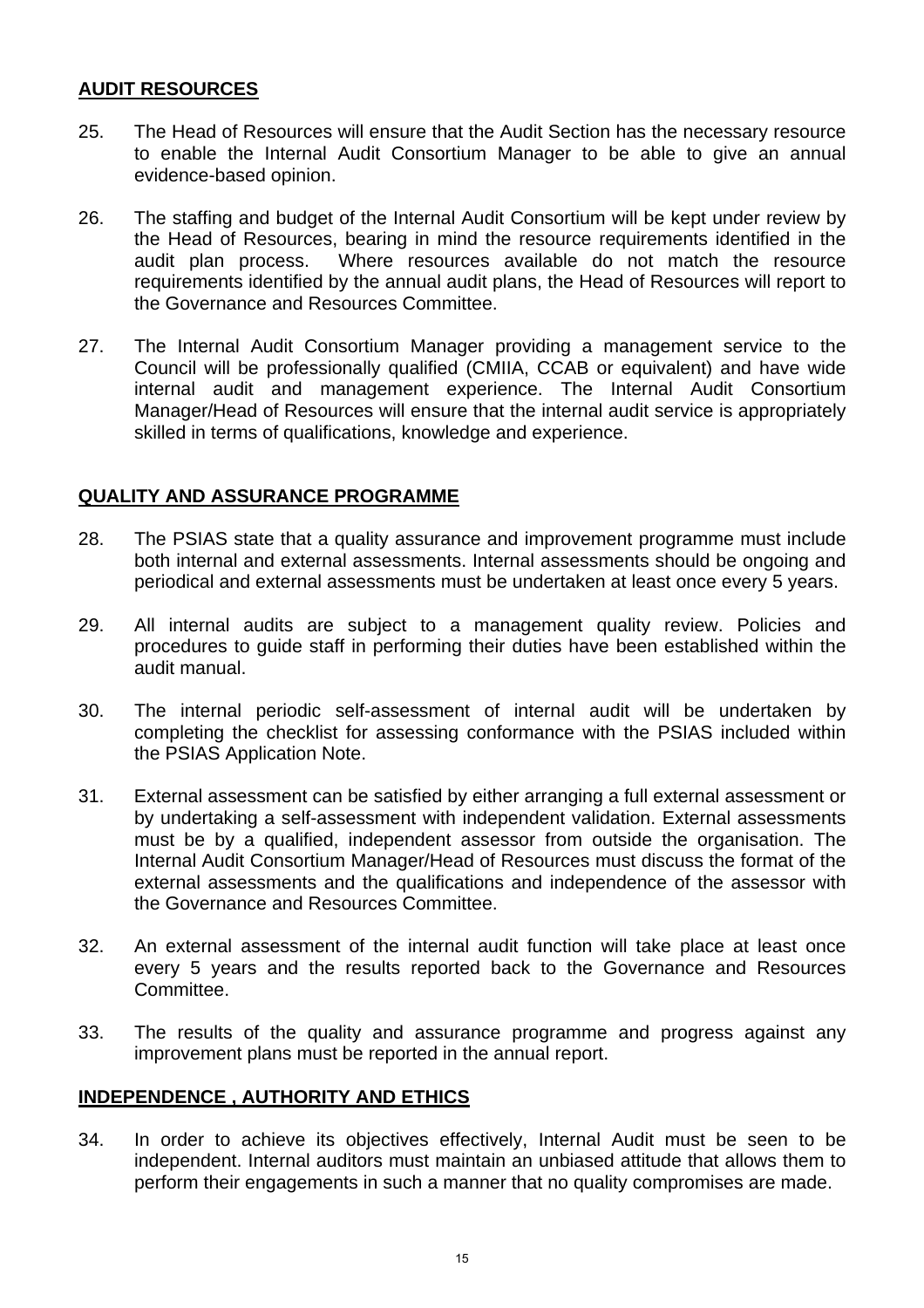- 35. The scope of internal audit allows for unrestricted access to all records, personnel, premises and assets deemed necessary to obtain information and explanations as it considers necessary to fulfil its responsibilities in the course of the audit. Such access shall be granted on demand and not subject to prior notice.
- 36. This right of access is included in the Council's Financial Regulations. In addition, where necessary, the Internal Audit Consortium Manger and the Senior Auditor will have unrestricted access to:
	- The Chief Executive
	- The Head of Resources
	- Members
	- The Monitoring Officer
	- The Chair and Members of the Governance and Resources Committee
	- Individual Directors / Senior Managers
	- All Other Employees
	- The External Auditor
- 37. The Internal Audit Consortium Manager will confirm to the Governance and Resources Committees at least annually, the organisational independence of the internal audit activity.
- 38. Independence is further achieved by:
	- Reporting to the Governance and Resources Committee and senior management,
	- Not being part of system and procedures being audited,
	- Rotating responsibility for audit assignments within the audit section,
	- Completing declaration of interest forms on an annual basis,
	- Internal Audit staff not undertaking an audit in an area where they have had operational roles for at least two years.
- 39. If any member of the Internal Audit Section considers there is or could be a conflict of interest, this must be declared to the Internal Audit Consortium Manager who will direct alternative and independent resources to the audit.
- 40. Where internal audit staff are required to undertake non-audit duties, the Internal Audit Manager will make it clear that those audit staff are not fulfilling those duties as internal auditors. The Internal Audit Consortium Manager will ensure that within the service there remains sufficient impartiality to enable the actions and activities of those internal audit staff to be subject to audit by those independent from the activity.
- . 41. Internal auditors must conform to the Chartered Institute of Public Finance and Accountancy (CIPFA) Code of Ethics in addition to those of other professional bodies of which they hold membership.
- 42. The Code of Ethics promotes an ethical, professional culture to ensure fairness, objectivity and freedom from conflicts of interest. The key principles are;
	- Integrity to establish trust thus providing reliance on their judgement;
	- Objectivity in gathering, evaluating and communicating information about the activity or process being examined in order to make a balanced assessment of all relevant circumstances without influence;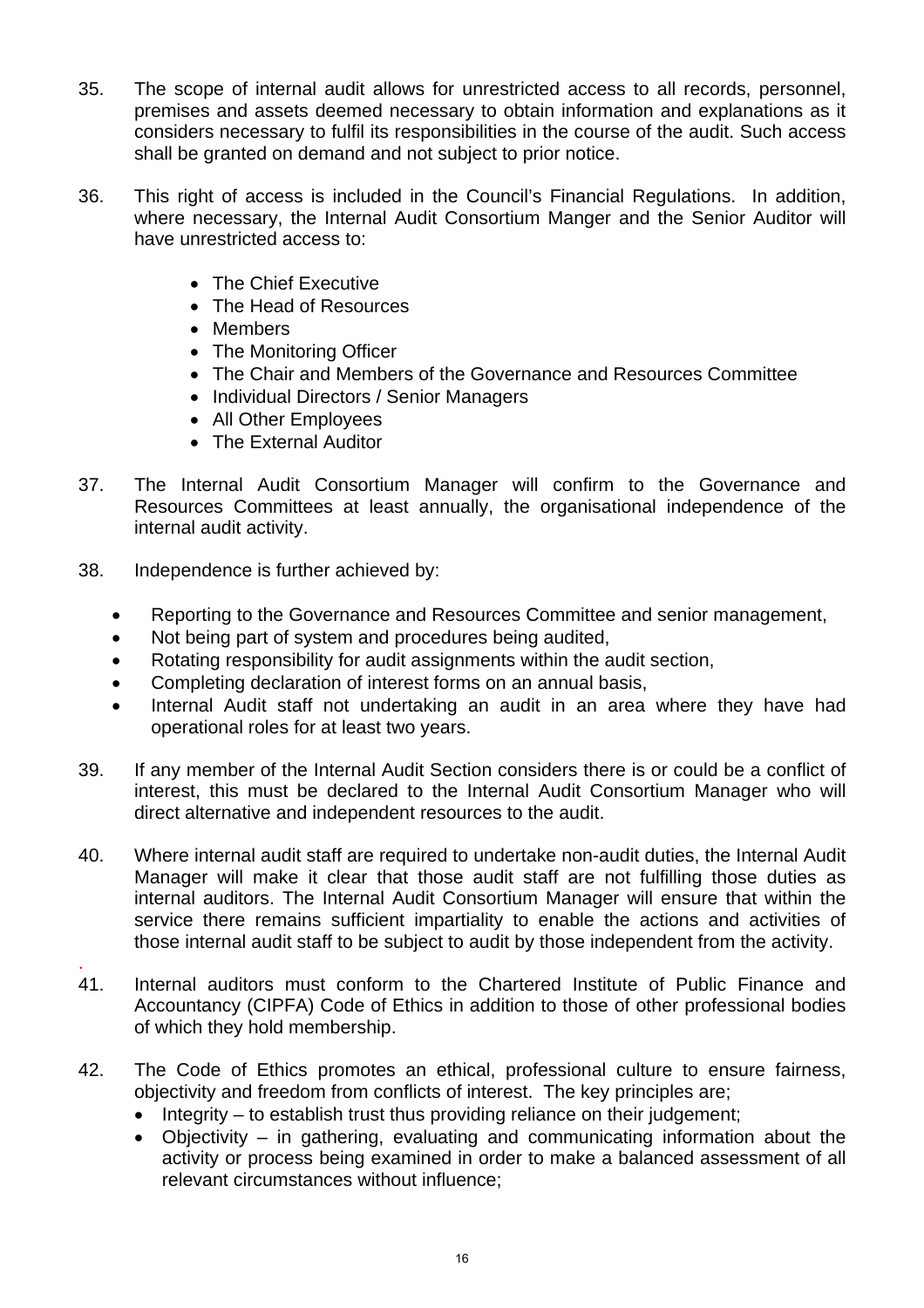- Confidentiality to respect the value and ownership of information received which should not be disclosed without appropriate authority or a legal or professional obligation to do so, nor be used for personal gain; and
- Competence to apply knowledge, skills and experience appropriately.

### **FRAUD AND CORRUPTION**

- 43. Managing the risk of fraud and corruption is the responsibility of management. The Council has an Anti-Fraud and Corruption strategy and a zero tolerance towards fraud.
- 44. The Internal Audit Consortium Manager/Senior Auditor should be notified of all suspected or detected fraud, corruption or impropriety in accordance with each Council's Financial Regulations and Anti-Fraud and Corruption strategies, in order to inform their opinion of the internal control environment.
- 45. Subject to availability of resources with the internal audit plan, internal audit may assist management in the investigation of suspected fraud and corruption.
- 46. The Internal Audit Consortium Manager will report any instances of fraud detected as a result of audits undertaken to the Governance and Resources Committee.

### **REVIEW OF THE INTERNAL AUDIT CHARTER**

47. The Internal Audit Charter will be reviewed every 2 years by the Internal Audit Consortium Manger and will be reported to the Council's Governance and Resources Committee for approval.

## [BACK TO AGENDA](#page-1-0)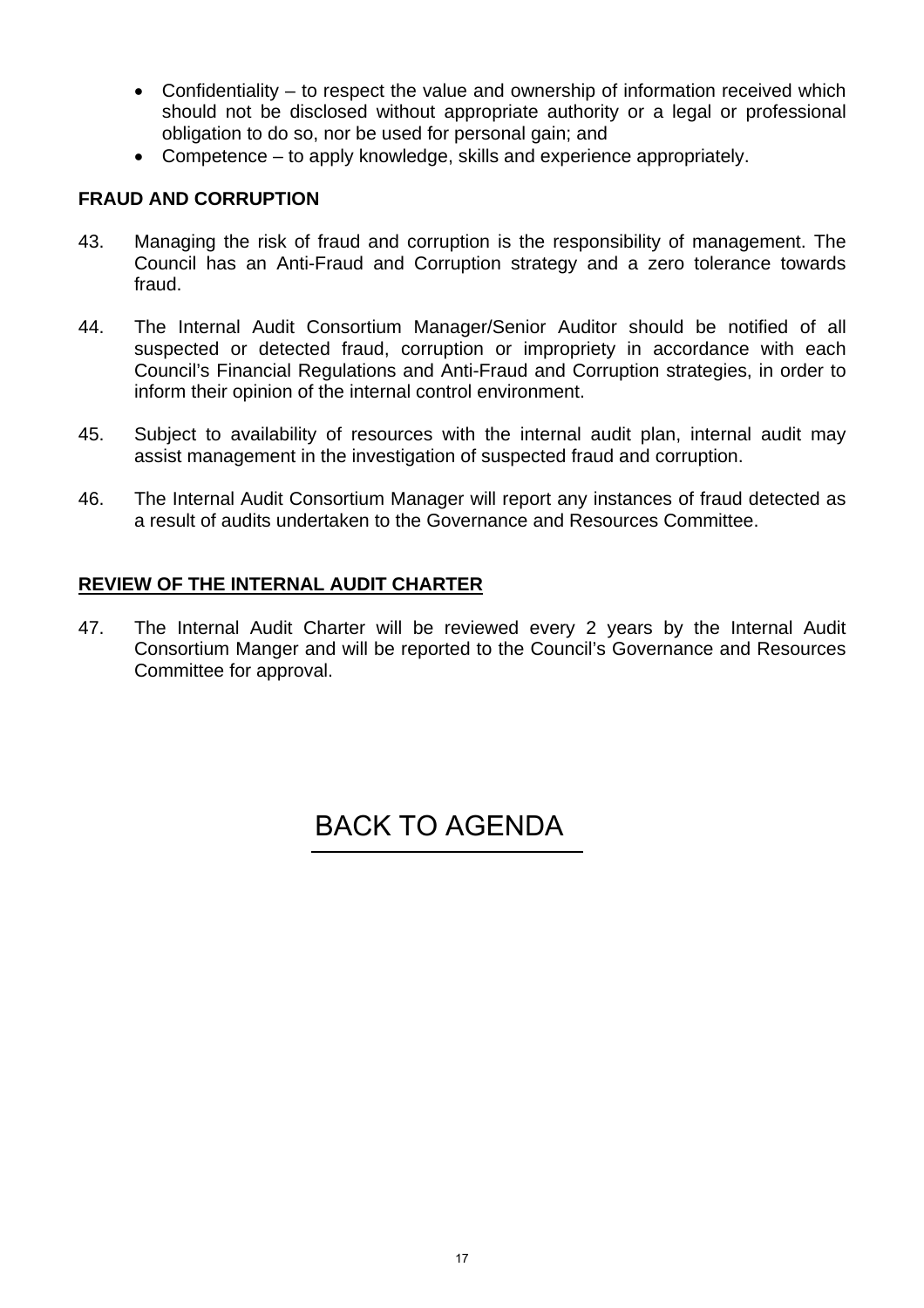### <span id="page-17-0"></span>NOT CONFIDENTIAL – For public release **Internal 2018** Item No. 8

GOVERNANCE AND RESOURCES COMMITTEE 19 JULY 2018

Report of the Head of Housing

## **EMPTY HOMES PREMIUM**

### **PURPOSE OF REPORT**

The report sets out a proposal to consult on the impending introduction of new powers for local authorities to increase the Council Tax on long term empty homes.

### **RECOMMENDATION**

- 1. That the proposed consultation outlined in the report is approved
- 2. That a future report on the outcome of the consultation is presented to the Committee in due course.

### **WARDS AFFECTED**

All

### **STRATEGIC LINK**

Long Term empty homes represent a wasted resource within the housing stock of the District. Bringing empty homes back in to use will increase the supply of homes available for local people, and therefore supports the District Council's priorities as set out in the Corporate Plan.

### **1 BACKGROUND**

- 1.1 The issue of empty homes is a long standing one for many councils struggling to find resources to intervene in the housing market. Often the reason for a property becoming vacant is complex, resulting from death of the home owner, a misguided ambition to see property values grow or numerous other reasons which mean the owner intentionally keeps the property empty.
- 1.2 The Derbyshire Dales is one of the least affordable areas in the Midlands, with residents on lower incomes struggling to access housing to rent or buy. There is also pressure to build new homes on greenfield land. The neighbours of empty homes often experience nuisance and property issues relating to the empty homes. Allowing long term empty homes to remain unoccupied is seen as a waste of resources.
- 1.3 The Derbyshire Dales has more than its fair share of long term empty homes, recently appearing in the top 10 worst councils in England for the number of empty homes per 10,000 population. In 2016/17, of all the Derbyshire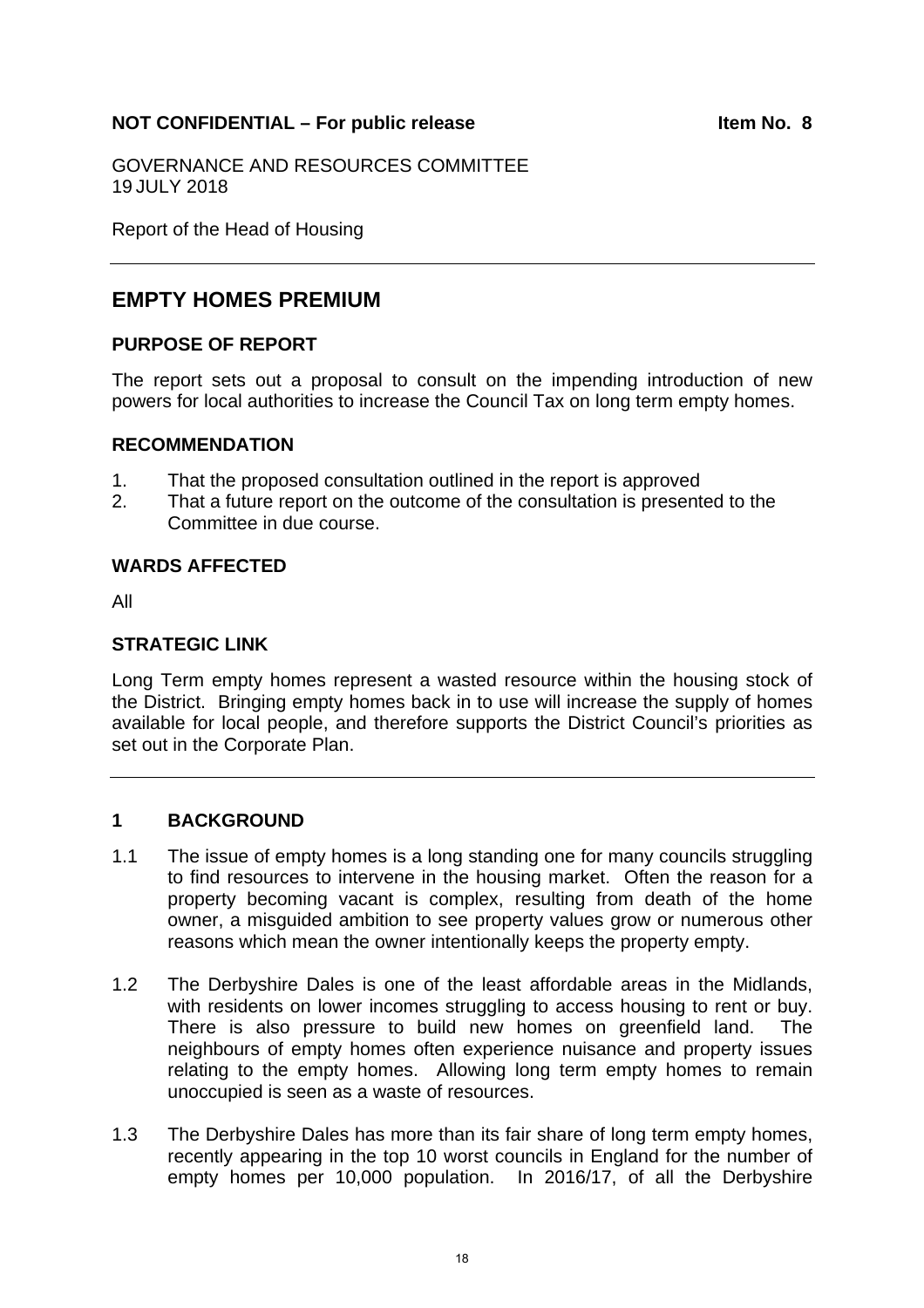councils, the Derbyshire Dales had the 2nd highest overall number of long term empty homes at 643, and the highest % of long term empty homes at 1.9% of the total housing stock. Long term empty homes are those defined as being empty for more than 2 years.

- 1.4 In 2013 the Government gave councils the power to charge a 50% premium on long term empty homes, i.e. the whole Council Tax is charged, plus half again. Currently going through Parliament is a new piece of legislation that will give councils the power to charge a 100% premium, i.e. the whole Council Tax, plus the same again. It is expected that this power will become law during 2018/19, allowing Councils to charge the premium from April 2019.
- 1.5 Derbyshire Dales District Council is the Billing Authority and has the power to increase council tax on long term empty homes. This is known as the 'empty homes premium'. It is for the District Council to decide whether to levy an empty homes premium.
- 1.6 The District Council has established an Empty Homes Hub with the aim of developing a corporate approach to the issue of long term empty homes. The Hub comprises officers from across the council and is focusing on:
	- data quality, ensuring the different IT systems can communicate with each other
	- incentives for owners to encourage them to bring empty homes back in to use and
	- appropriate enforcement options where owners continue to leave their properties vacant.

### **2 GOVERNMENT POLICY ON LONG TERM EMPTY HOMES**

- 2.1 There is pressure from Government to tackle the 200,000 empty homes in England. One policy from the government designed to reduce the number of empty homes is to allow councils to introduce the 100% premium. This was first outlined in the Government's 2017 white paper, Fixing our Broken Housing Market. (https://www.gov.uk/government/publications/fixing-ourbroken-housing-market)
- 2.2 The proposal in the White Paper is being taken forward through the Rating (Property in Common Occupation) and Council Tax (Empty Dwellings) Bill. This Bill is progressing through the Lords without any difficulty and would appear to be on track to become law in 2018/19. Any uplift in Council Tax premium on long term empty homes will generate new resources for the district and borough councils, Derbyshire County Council and the Police and Fire Authorities.

### **3 UTILISING THE EXTRA COUNCIL TAX INCOME**

3.1 At this stage it is difficult to predict the exact amount of additional income that could be derived from a 100% increase in Council Tax on long term empty homes, given the range of council tax bands and the change in the overall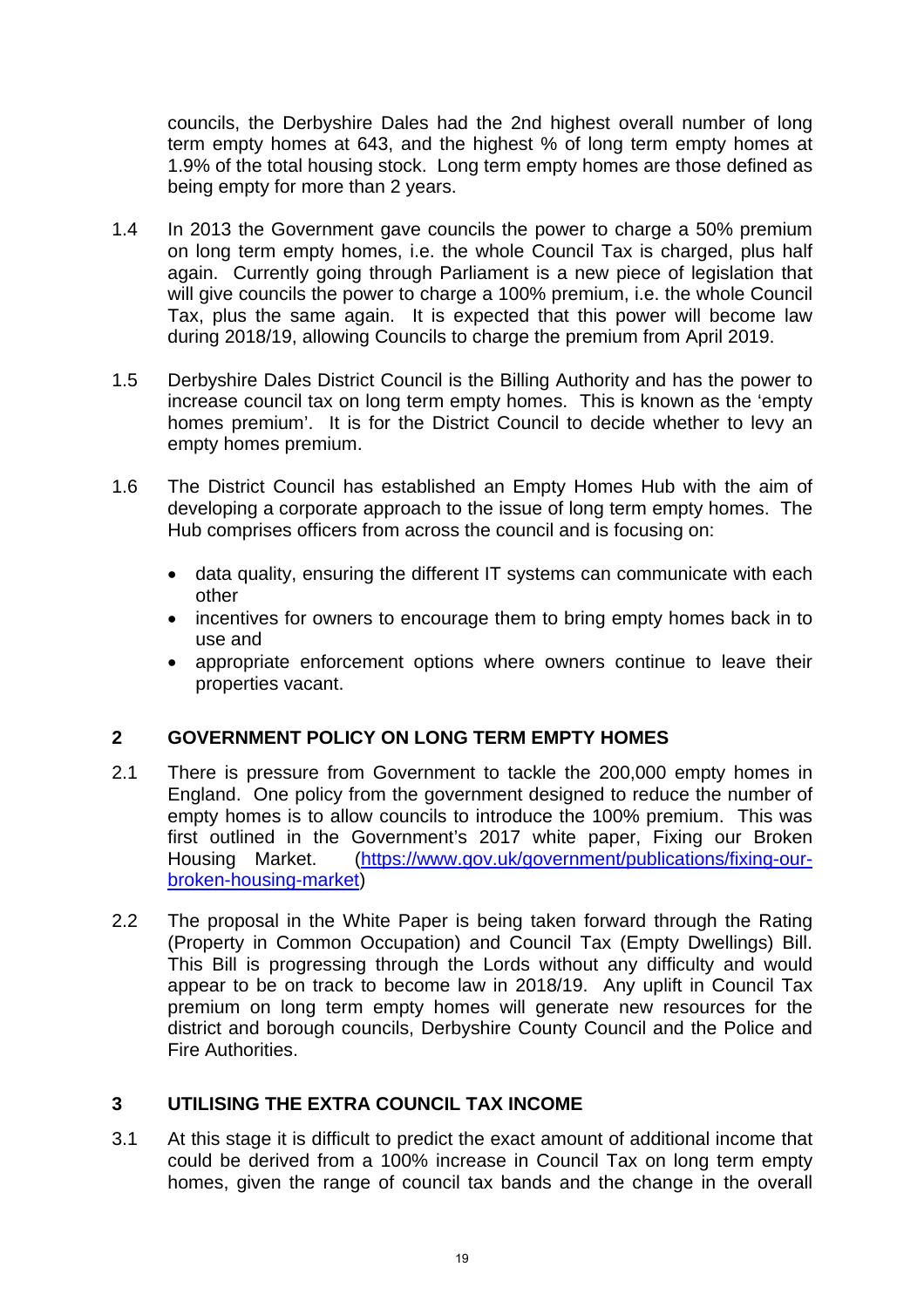number if the premium was introduced. However any potential increase in Council Tax is not simply about trying to raise more revenue funding. The Council has the option to use some or all of its share of the additional revenue to support initiatives that assist owners of long term empty homes to bring them back in to use. The Empty Homes Hub is currently working through the available incentives and enforcement options. Some of these will need new resources to finance them.

3.2 Subject to approval by Members and the consultation process, the premium would be introduced from April 2019.

### **4 CONSULTING ON THE PROPOSAL TO INTRODUCE THE PREMIUM**

- 4.1 Research of the issue suggests it is good practice to consult on an increase in Council Tax on long term empty homes. Attached at Appendix 1 is a draft questionnaire, developed following a review of similar consultation events undertaken by other councils when the 2013 50% premium was introduced by government.
- 4.2 The questionnaire would be available on the Council's website using the survey monkey format. Some direct mailing would also take place to ensure a broad range of views, including those of owners and neighbours of empty homes are taken into account.

### **5 RISK ASSESSMENT**

5.1 Legal

 The consultation as proposed, accords with the statutory provisions. The legal risk is currently low and will be reassessed as the project moves forward.

### 5.2 Financial

 The cost of officer time spent on empty homes and the empty homes premium can be met from existing budgets. There are no financial risks associated with the recommendations of this report.

### **6 OTHER CONSIDERATIONS**

 In preparing this report, the relevance of the following factors has also been considered: prevention of crime and disorder, equalities, environmental, climate change, health, human rights, personnel and property.

### **7 CONTACT INFORMATION**

Robert Cogings, Head of Housing 01629 761354, email *Robert.cogings@derbyshiredales.gov.uk*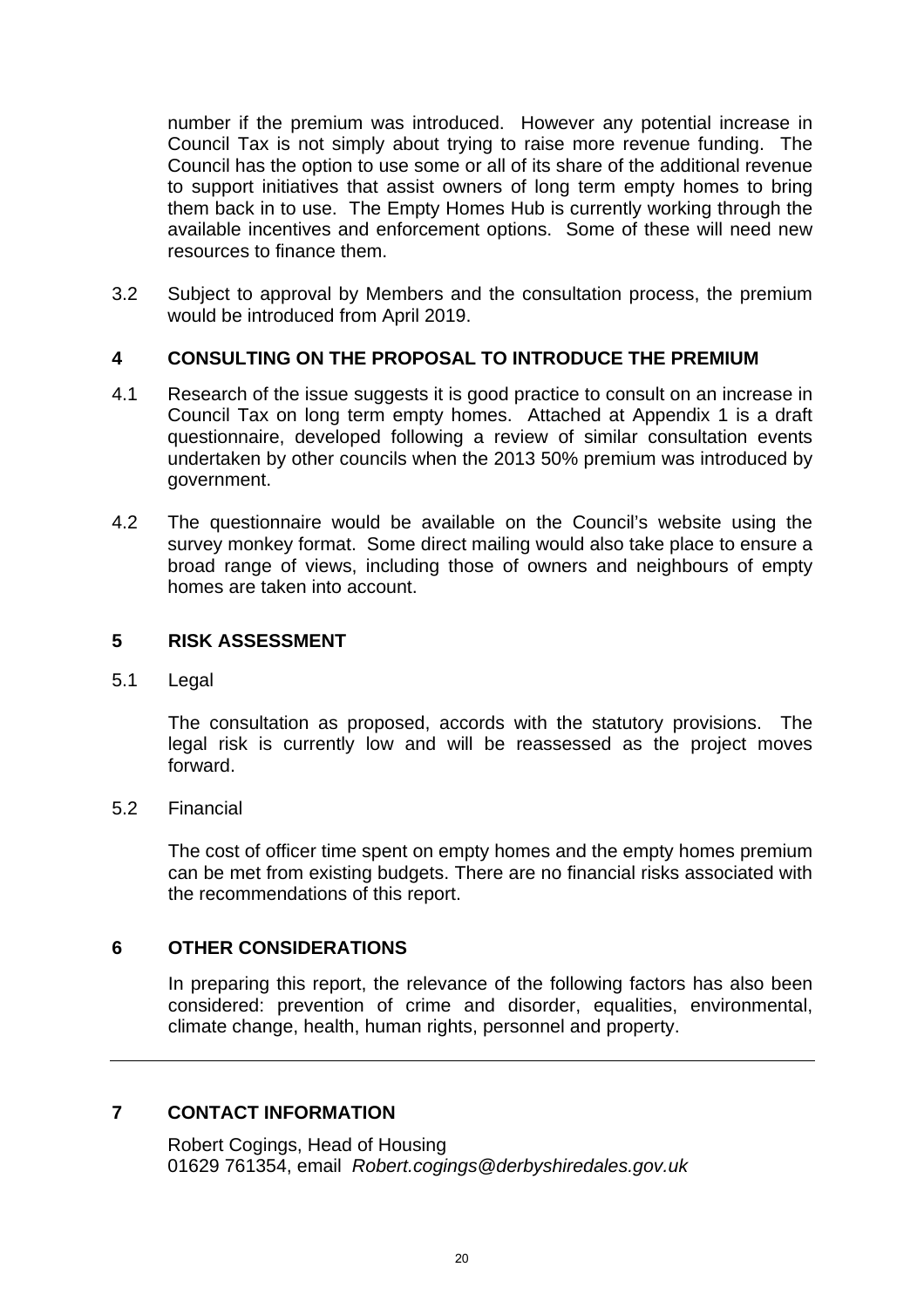### **8 BACKGROUND PAPERS**

None

## **9 ATTACHMENTS**

Appendix 1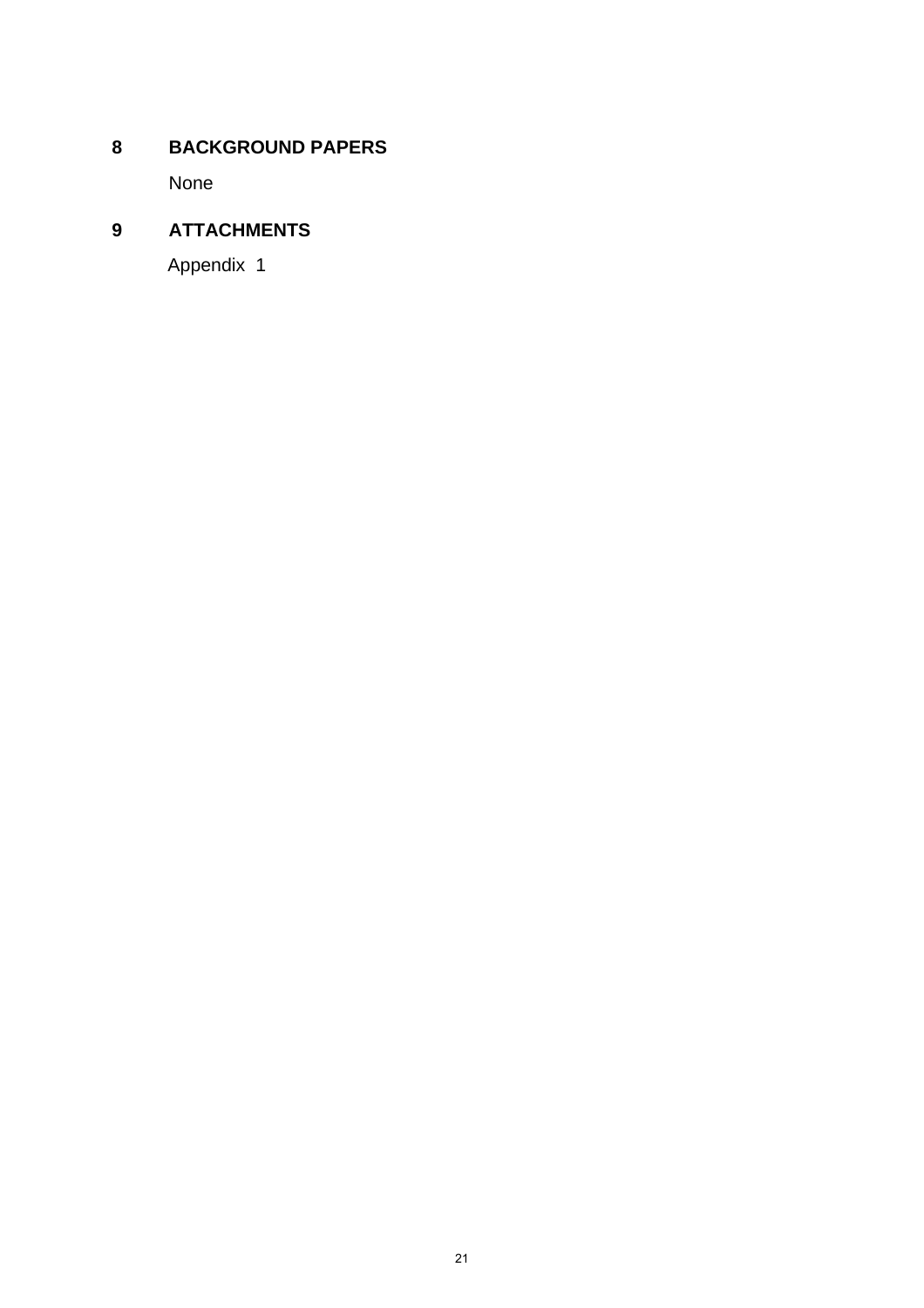### APPENDIX 1

| $\boldsymbol{\mathcal{L}}$ | Do you own a long term empty home in the Derbyshire Dales i.e. a property<br>which has been unoccupied and substantially unfurnished for over 2 years?<br>Yes / no                                    |  |  |  |
|----------------------------|-------------------------------------------------------------------------------------------------------------------------------------------------------------------------------------------------------|--|--|--|
|                            | If yes, how many? Please state<br>а.                                                                                                                                                                  |  |  |  |
| 2.                         | If you own a long term empty home, why is it empty? (choose all that apply)                                                                                                                           |  |  |  |
|                            | <b>Unable to sell</b><br>a.                                                                                                                                                                           |  |  |  |
|                            | <b>Being renovated/repaired</b><br>b.                                                                                                                                                                 |  |  |  |
|                            | <b>Needs renovating - works not started</b><br>с.                                                                                                                                                     |  |  |  |
|                            | You are actively looking for tenants<br>d.                                                                                                                                                            |  |  |  |
|                            | Tenants/relatives or yourself are due to move in shortly<br>е.                                                                                                                                        |  |  |  |
|                            | It's a $2^{nd}$ home<br>f.                                                                                                                                                                            |  |  |  |
|                            | <b>Inherited the property</b><br>g.                                                                                                                                                                   |  |  |  |
|                            | Owner is currently living in a residential/ care home<br>h.                                                                                                                                           |  |  |  |
|                            | i.<br>Lacking the capacity to sell                                                                                                                                                                    |  |  |  |
|                            | j.<br>Bereaved/divorced and unable to sell the property                                                                                                                                               |  |  |  |
|                            | <b>Other</b><br>k.                                                                                                                                                                                    |  |  |  |
| 3.                         | Do you agree with the council's proposal to charge a 100% premium in<br>addition to the full council tax liability for properties that have been vacant<br>for more than 2 years? Yes / No            |  |  |  |
| 4.                         | Do you agree with the Council's proposal to exempt new owners from the<br>100% premium for 2 years when they purchase an empty property with the<br>intention of bringing it back in to use? Yes / No |  |  |  |
| 5.                         | How strongly do you agree or disagree that the proposals will encourage<br>owners to bring empty homes back in to use?                                                                                |  |  |  |
|                            | <b>Strongly agree</b><br>a.                                                                                                                                                                           |  |  |  |
|                            | Agree<br>b.                                                                                                                                                                                           |  |  |  |
|                            | <b>Neither</b><br>c.                                                                                                                                                                                  |  |  |  |
|                            | <b>Disagree</b><br>d.                                                                                                                                                                                 |  |  |  |
|                            | <b>Strongly disagree</b><br>е.                                                                                                                                                                        |  |  |  |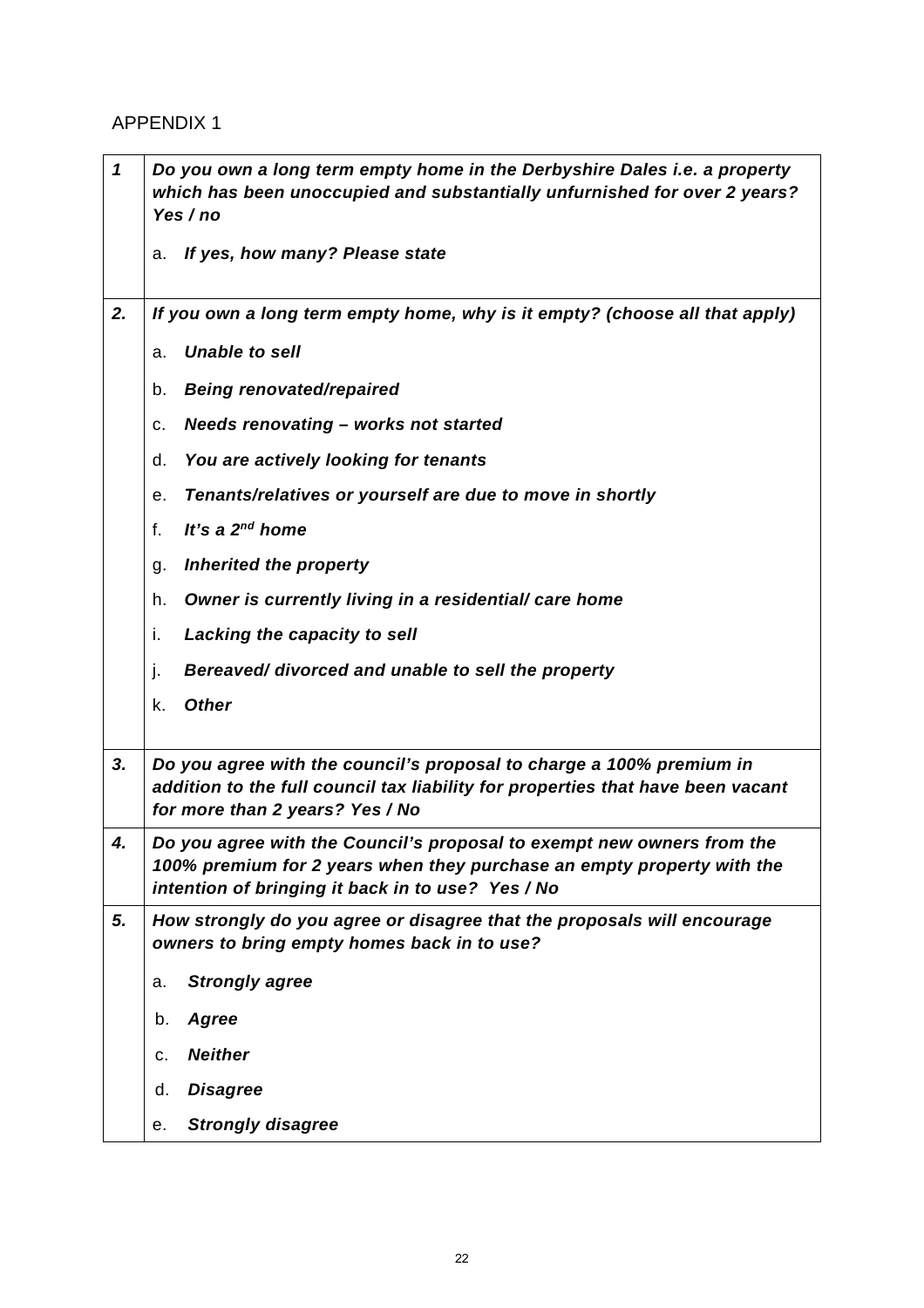| 6. | If the proposals were adopted, how can the council support you through the<br>changes |  |  |  |
|----|---------------------------------------------------------------------------------------|--|--|--|
|    | <b>Offer loans to fund improvements</b><br>a.                                         |  |  |  |
|    | Offer grants to fund improvements<br>b.                                               |  |  |  |
|    | Phase the increase in charges over time<br>c.                                         |  |  |  |
|    | Buy the empty property or assist with finding a buyer<br>d.                           |  |  |  |
|    | Lease the property from the owner<br>е.                                               |  |  |  |
|    | <b>Other</b><br>f.                                                                    |  |  |  |
| 7. | Are you a:-                                                                           |  |  |  |
|    | Owner of an empty property<br>a.                                                      |  |  |  |
|    | <b>Neighbour of an empty property</b><br>b.                                           |  |  |  |
|    | <b>Resident</b><br>c.                                                                 |  |  |  |
|    | <b>Private landlord</b><br>d.                                                         |  |  |  |
|    | <b>Tenant of a private landlord</b><br>е.                                             |  |  |  |
|    | f.<br><b>Tenant of a housing association</b>                                          |  |  |  |
|    | A letting agent<br>g.                                                                 |  |  |  |
|    | Representative of a housing association<br>h.                                         |  |  |  |
|    | <b>Builder/developer</b><br>i.                                                        |  |  |  |
|    | Town or parish council<br>j.                                                          |  |  |  |
|    | <b>Other public body</b><br>k.                                                        |  |  |  |
|    | <b>Charity</b><br>I.                                                                  |  |  |  |
| 8. | Is there anything else you would like to say about these proposals?                   |  |  |  |
|    |                                                                                       |  |  |  |

# [BACK TO AGENDA](#page-1-0)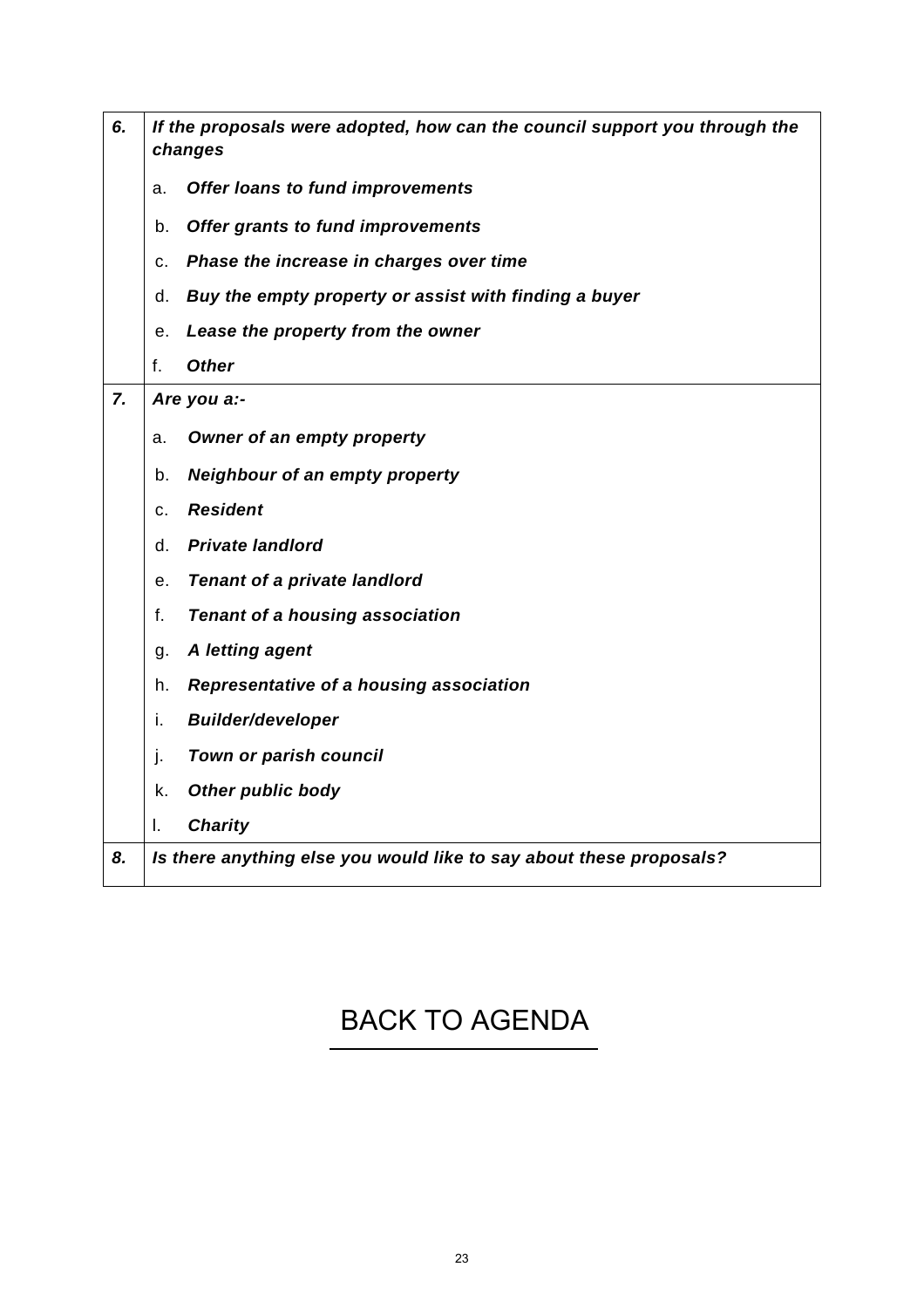### <span id="page-23-0"></span>**NOT CONFIDENTIAL – For public release ITEM 10.9** Item No. 9

GOVERNANCE & RESOURCES COMMITTEE 19 JULY 2018

Report of the Head of Community & Environmental Services

### **CCTV STAFFING PROVISON 2018-2020**

### **PURPOSE OF REPORT**

This report provides an update on the actions of the CCTV Manager over the last 6 months and seeks approval for the additional hours of the CCTV Manager to continue for an additional 2 years until 30th September 2020.

### **RECOMMENDATION**

- 1. That the work and actions of the CCTV Manager be noted with the increased benefit of the additional hours since October 2017.
- 2. That Council be recommended to approve expenditure of £9,450 p.a. from the General Reserve to enable the additional hours of the CCTV Manager to be extended beyond 30<sup>th</sup> September 2018 for a further 2 years

#### **WARDS AFFECTED**

All

### **STRATEGIC LINK**

Contributing to the District Council's aims for a clean, safe and thriving environment, District and community by keeping public places safe, tackling crime & anti-social behaviour.

### **1 BACKGROUND AND INTRODUCTION**

- 1.1 Over the last year significant investment and changes to the CCTV system have been made, as well as the introduction of General Data Protection Regulation (GDPR)
- 1.2 To assist the CCTV Manager with the implementation of the changes, it was agreed that from October 2017 the hours of the CCTV Manager would be increased by 2 days per week, to make a total of 3 days per week, for a 12 month period.
- 1.3 During this time, the CCTV Manager has developed the system and service within the town centres. In addition to this, the post holder has been able to provide support across departments (offering a financial saving), generated revenue and saved both time and money for partner agencies.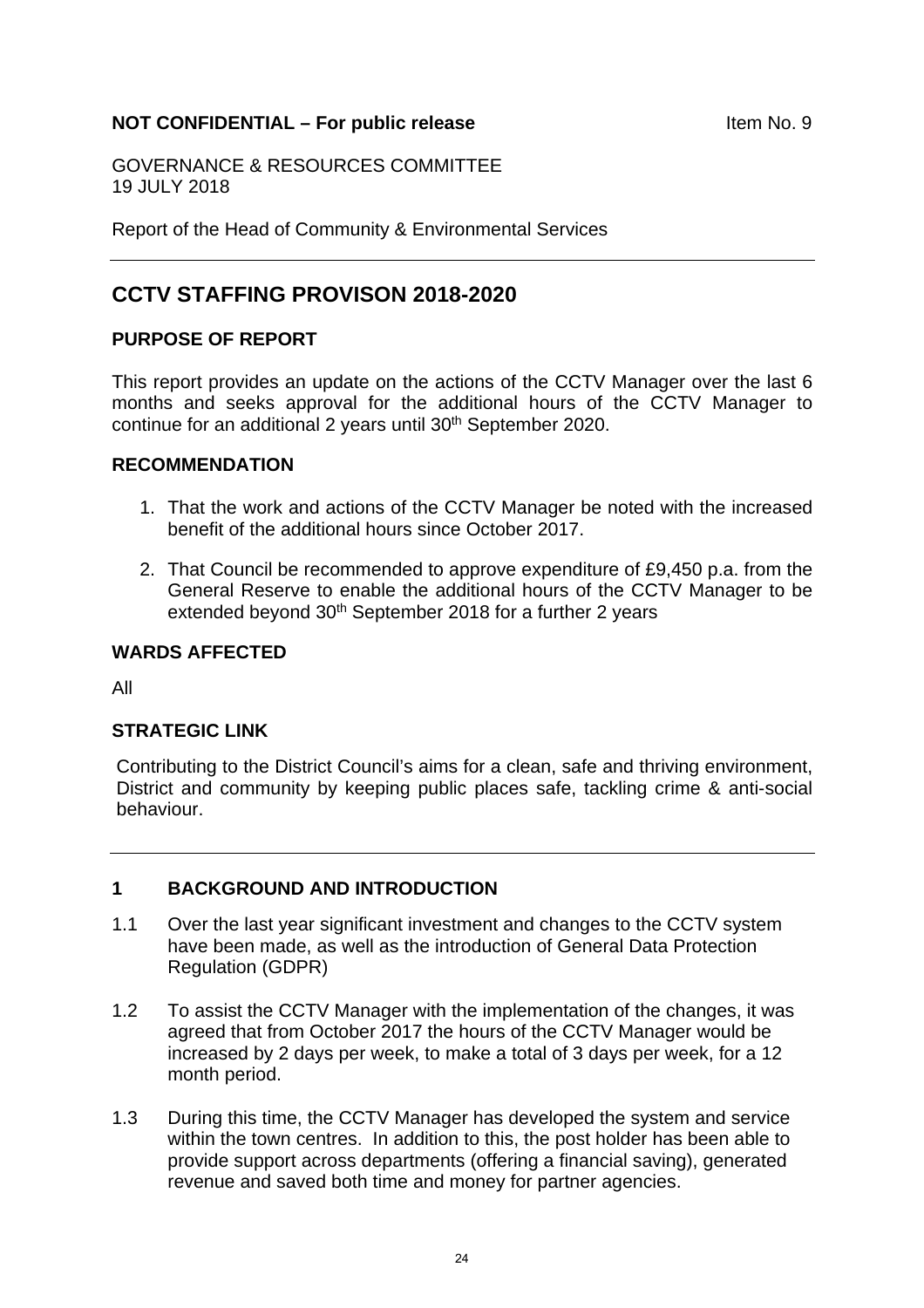1.4 That period ends on 30<sup>th</sup> September 2018. It is now requested that those increased hours remain in place until 30<sup>th</sup> September 2020.

### **2. Report**

- 2.1 The CCTV Manager has written, reviewed and ensured that the protocol and paperwork for the CCTV is in place, fit for purpose and meets all of the requirements around Data Protection. As well as ensuring that there are protocols and processes in place for information sharing and disclosures of footage.
- 2.2 Between 1<sup>st</sup> September 2017 and 1<sup>st</sup> April 2018, 63 requests for footage have been made and these can be broken down as follows
	- 10 from officers at DDDC
	- 1 from a member of the public
	- 49 from the Police
	- 3 from others (e.g.: insurance companies)

Of the 63 requests made above, these have been reviewed and 21 disclosures have been made which can be broken down as follows:

- 5 officers at DDDC
- 1 to members of the public
- 15 to the police
- $\bullet$  0 to others

Of the disclosures made to date, 7 will be used as part of legal action and many others are still ongoing. 2 of the 7 are being used to claim approximately £7,600 for damages to District Council property.

 *(10 requests for footage have been made between 1st April – 1st June when the report was originally written)* 

- 2.3 The knowledge and experience the CCTV Manager has provided to date has resulted in less reliance on external contractors and associated costs, as well as ensuring that the system is being used to its full potential.
- 2.4 Other cost savings include claiming back costs for damages, such as a removed bollard in Wirksworth (£1000+ reclaimed) and damage to a Big Belly Bin in Ashbourne (£6500 claim going through at present). This money would have previously not have been claimed back by the Council.
- 2.5 The CCTV Manager will also take on half yearly cleaning and maintenance visits to the CCTV Cameras, saving approximately £1000 per year.
- 2.6 There is potential for the maintenance of CCTV in other areas of the Council (Depot, ABC and Matlock Town Hall) to be supported by the CCTV Manager. This should result in either a reduction in money spent, or the opportunity to improve the current systems.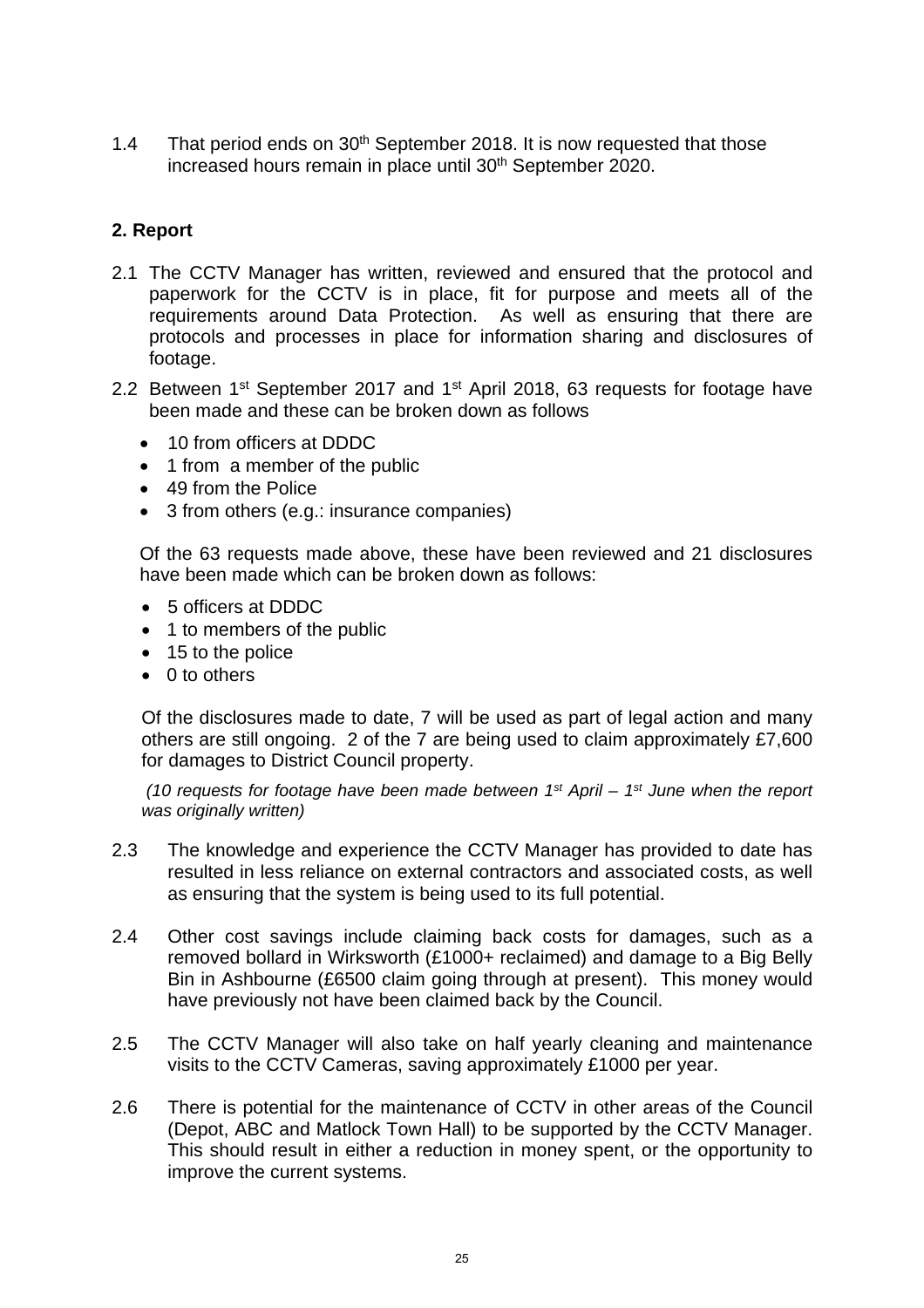- 2.7 The current post holder has worked with partners and community groups in, Ashbourne, Bakewell, Baslow, Calver, Hognaston, Hathersage, and Tideswell to look at CCTV possible solutions and has helped to obtain funding towards delivering these projects.
- 2.8 The cost of increased hours will be £9,450 per year.

### **3 RISK ASSESSMENT**

3.1 Legal

There are no legal considerations arising directly from the report.

### 3.2 Financial

The budget for 2018/19 includes the costs of the additional hours of the CCTV Manager up to 30<sup>th</sup> September 2018. The cost of the increased hours will be £9,450 per year. As explained in the report, it is expected that some of the additional costs will be offset by a reduction in the cost of repairs and by income received in respect of work the CCTV Manager will carry out for partners and community groups. However, at this stage it is difficult to quantify those amounts. Therefore, it will be necessary to seek Council approval for the cost of the additional hours to be funded from the General Reserve. The financial risk is assessed as low.

### **4 OTHER CONSIDERATIONS**

In preparing this report the relevance of the following factors is also been considered prevention of crime and disorder, equality of opportunity, environmental health, legal and human rights, financial personal and property considerations.

### **5 CONTACT INFORMATION**

Ashley Watts, Head of Community & Environmental Services Telephone: 01629 761367 Email: ashley.watts@derbyshiredales.gov.uk

Karen Poyser, Crime and Disorder Reduction Officer Telephone: 01629 761187 or 07775931091 Email: karen.poyser@derbyshiredales.gov.uk

### **6 BACKGROUND PAPERS**

None.

### **7 ATTACHMENTS**

None.

## [BACK TO AGENDA](#page-1-0)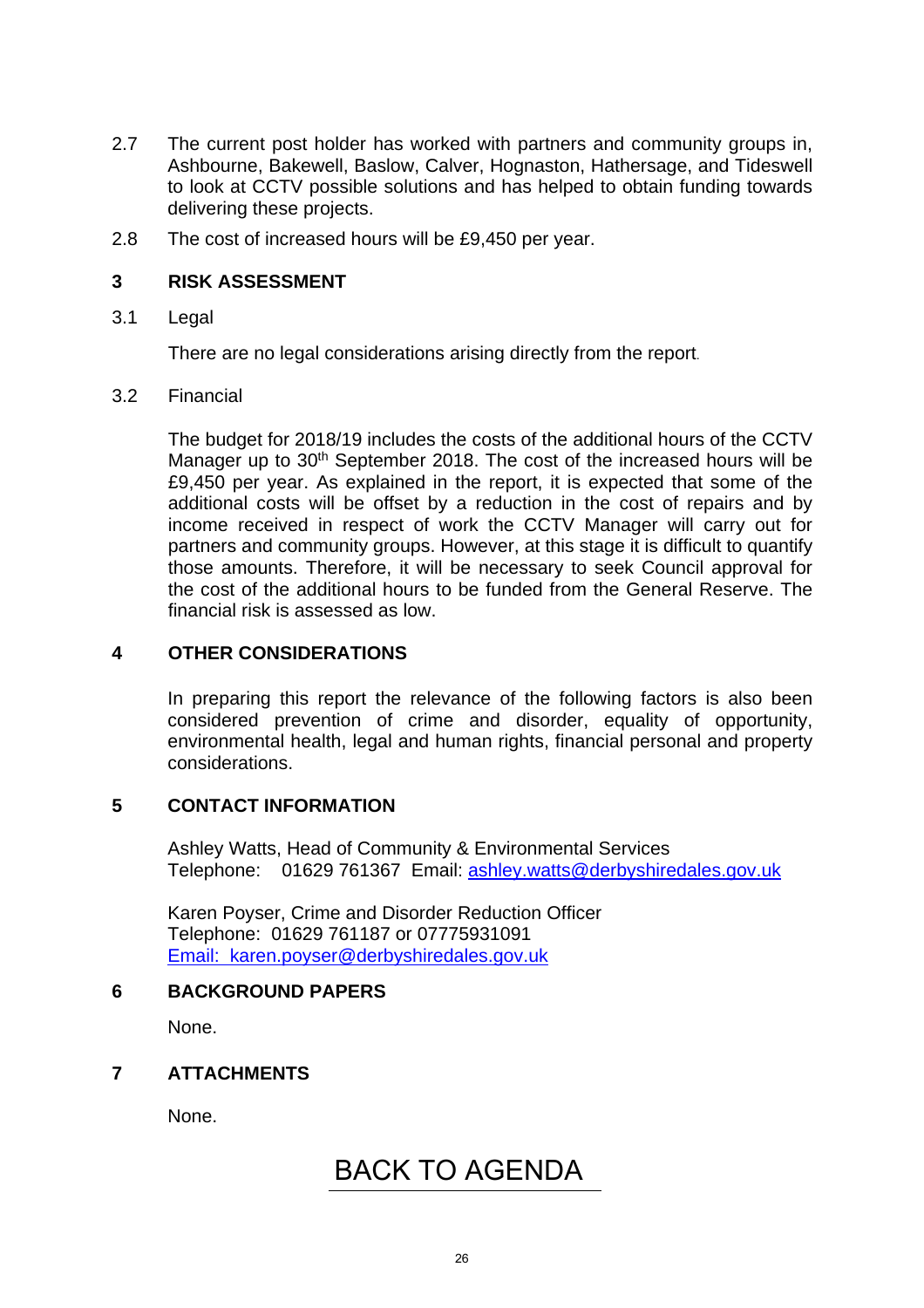### <span id="page-26-0"></span>**NOT CONFIDENTIAL – For public release Manufacture 10 April 10 April 10 April 10 April 20 April 20 April 20 April 20 April 20 April 20 April 20 April 20 April 20 April 20 April 20 April 20 April 20 April 20 April 20 April**

GOVERNANCE AND RESOURCES COMMITTEE 19 JULY 2018

Report of the Head of Corporate Services

## **INDUCTION PLAN FOR NEW COUNCIL OF 2019**

### **PURPOSE OF REPORT**

The report sets out the Member Development Working Group's interim recommendations for the format of an Induction Plan for the new council of 2019.

### **RECOMMENDATION**

- 1. That the outline Induction Programme and supporting initiatives set out in paragraph 2 is approved for development and procurement of any external expertise required.
- 2. That the future of the Members Portal is discussed as outlined in paragraph 2.10
- 3. That the Committee considers whether it wishes to inform the Group's work on any further initiatives for the Induction programme.

### **WARDS AFFECTED**

All

### **STRATEGIC LINK**

An effective Member Training and Development Plan aims to support individuals in their role as Community Leaders and in doing so, supports all of the Council's aims and objectives.

### **1 BACKGROUND**

- 1.1 All Councillors will formally retire in 2019 and a new council will be elected on 2 May 2019. In readiness, the Member Development Working Group has been working on an improved induction plan for 2019. Members of the Group were all elected for the first time in 2015. The members are:
	- Councillor Alyson Hill (lead Member Representative)
	- Councillors Sue Bull (newly appointed second Member Representative), Deborah Botham, Martin Burfoot, Sue Hobson, Dermot Murphy (recently ioined the Group) and John Tibenham
- 1.2 An Induction Programme is essential as it assists Councillors to understand the structure and procedures of the Council. The Working Group was particularly keen that the induction should not just be seen as an event but a process which incorporates initiatives that –
	- alert 'would be' councillors to the demands and opportunities of becoming a Councillor before standing for office;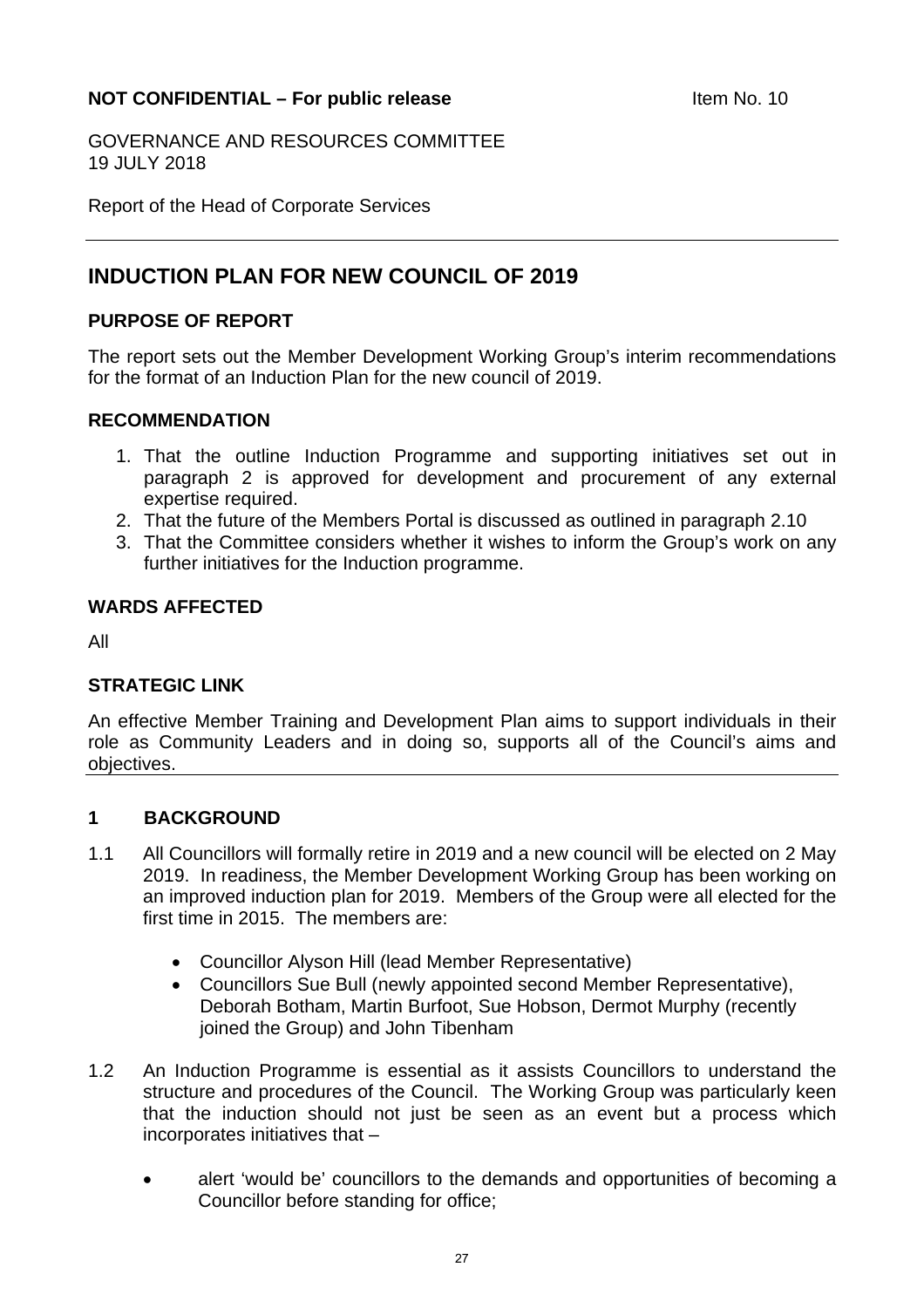- provide a friendly and safe environment for Councillors to ask questions and get to know Officers and the key issues facing the District Council;
- provide an opportunity for fellow councillors to identify potential mentors or buddies who could assist each other at particular times during their term in office;
- provide training on subjects of the highest importance during the initial 6 month period following election and by means which have the most impact to reinforce learning;
- help new Councillors to find their feet and voices soon after arrival so that they could take part in meetings and represent their community well;
- have a lasting impact beyond the induction itself.
- 1.3 This report summarises the Group's progress so far. Approval is required in order to develop the programme fully and to allow officers to commit to procuring external expertise where required.
- 1.4 The Group began its work with a critique of the style and content of their own induction in 2015 and with Councillor Murphy's recent appointment to the Group, an opportunity will follow to examine the induction progress for by-election candidates. A survey of all Members was also conducted to give a more rounded view of the success or otherwise of recent training opportunities and to highlight any areas of demand.

### **2. INDUCTION PROGRAMME 2019**

2.1 The content of the recommended programme has several themes which are discussed below. Definite dates have yet to be agreed but will be committed as soon as practicable following approval of the outline Programme.

### 2.2 Pre-Election

 The Returning Officer produces a nomination pack and holds briefings well before the actual nomination process. In 2019 this is likely to be in February. The pack and briefing enables prospective councillors to learn more about the District Council. Apart from the election material, the pack contains electoral statistics, ward boundary map and a Councillor Role Profile.

 The Group felt that an estimate of time commitment, allowances, and the decision making structure would help inform prospective candidates in factual terms. The Group also felt that the date of the Induction Day would be a useful alert at this stage in the process. The Returning Officer is happy to expand the pack and include quotes from Councillors providing that they are factual, non-political and not attributable to anyone standing at election.

### 2.3 Welcome Pack

 Once elected the successful candidates are presented with a 'Survival Guide' and training programme of dates for the first 6 months of life as a newly elected or returning Councillor. By this time all dates for the mandatory training will have been agreed. The Survival Guide includes information on what to expect and is often retained as an ongoing reference material. The Guide includes information on departmental roles, and division of responsibility at County and parish levels.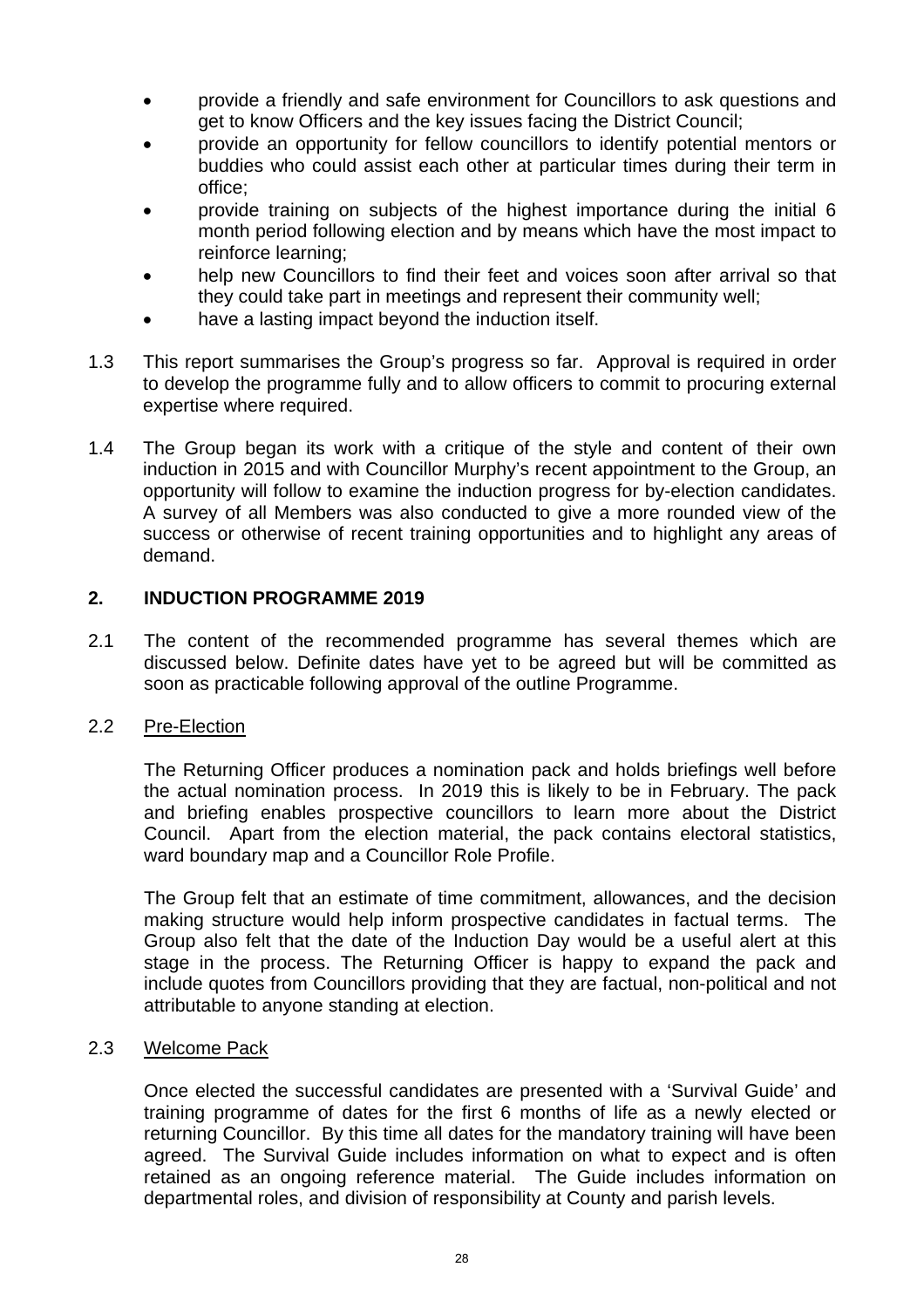The Group has begun its review of the Survival Guide and recommendations will form the basis of a future report to the Committee.

### 2.4 Induction Day – Provisionally 9 May 2019

 The Working Group is keen that all Councillors both newly elected and returning have the opportunity to meet in an informal setting to get to know one another and to meet the Chief Executive and his Corporate Leadership Team (CLT) before business proper commences. The format of this initial meeting is recommended to take the form of a 'speed date'. Councillors would sit in informal groups at tables and a light hearted ice breaker would enable them to put names to faces. A member of CLT would join each table for 10 minutes or so to give a summary of her/his work area and answer questions before moving onto the next table.

 The second stage of the Induction Day would involve a presentation of the Role Profiles at all levels, so that new Councillors can appreciate the role of those with responsibility, for example Committee Chairman and Leader of the Council. The session would also include examples for the Ward Member of good practice and how to manage expectations, for example attending parish council meetings.

 The final stage of the induction day will be the key elements of the Code of Conduct to enable all Councillors to sign their Declarations of Acceptance of Office. This will be done without the formality of previous induction days.

The session will end with a buffet style tea.

### 2.5 Tour of the District – Provisionally 10 May 2019

 The tour has been part of the Induction for some time now and is always highly rated. The Group recommends that the tour continues to cover sites linked to key issues at the time of election.

### 2.6 Mandatory Training During May – September 2019

 The Group does not wish to change the subjects agreed as mandatory training but has recommendations on the delivery mechanism as follows:

| <b>Subject</b>                               | <b>Frequency</b>                                                                 | <b>Delivery mechanism</b>                                                                                                                                                                                                       |
|----------------------------------------------|----------------------------------------------------------------------------------|---------------------------------------------------------------------------------------------------------------------------------------------------------------------------------------------------------------------------------|
| Planning                                     | Annual                                                                           | External provider as part of Induction. Internal<br>delivery tailored to key issues for years $2 - 4$ .<br>All Members of the Planning Committee will be<br>required to undertake the training prior to their<br>first meeting. |
| <b>Ethics</b>                                | Annual                                                                           | Included in induction day for year 1 then<br>combined with Planning for years 2 to 4 to<br>minimise number of sessions Councillors will<br>be obliged to attend                                                                 |
| <b>Equalities</b><br>and<br><b>Diversity</b> | Induction and<br>At<br>thereafter following<br>significant<br>legislative change | Seminar for Induction period with refresher via<br>Lola on line learning portal.                                                                                                                                                |
| Data<br>Protection                           | Following<br>Induction                                                           | Via on line learning portal                                                                                                                                                                                                     |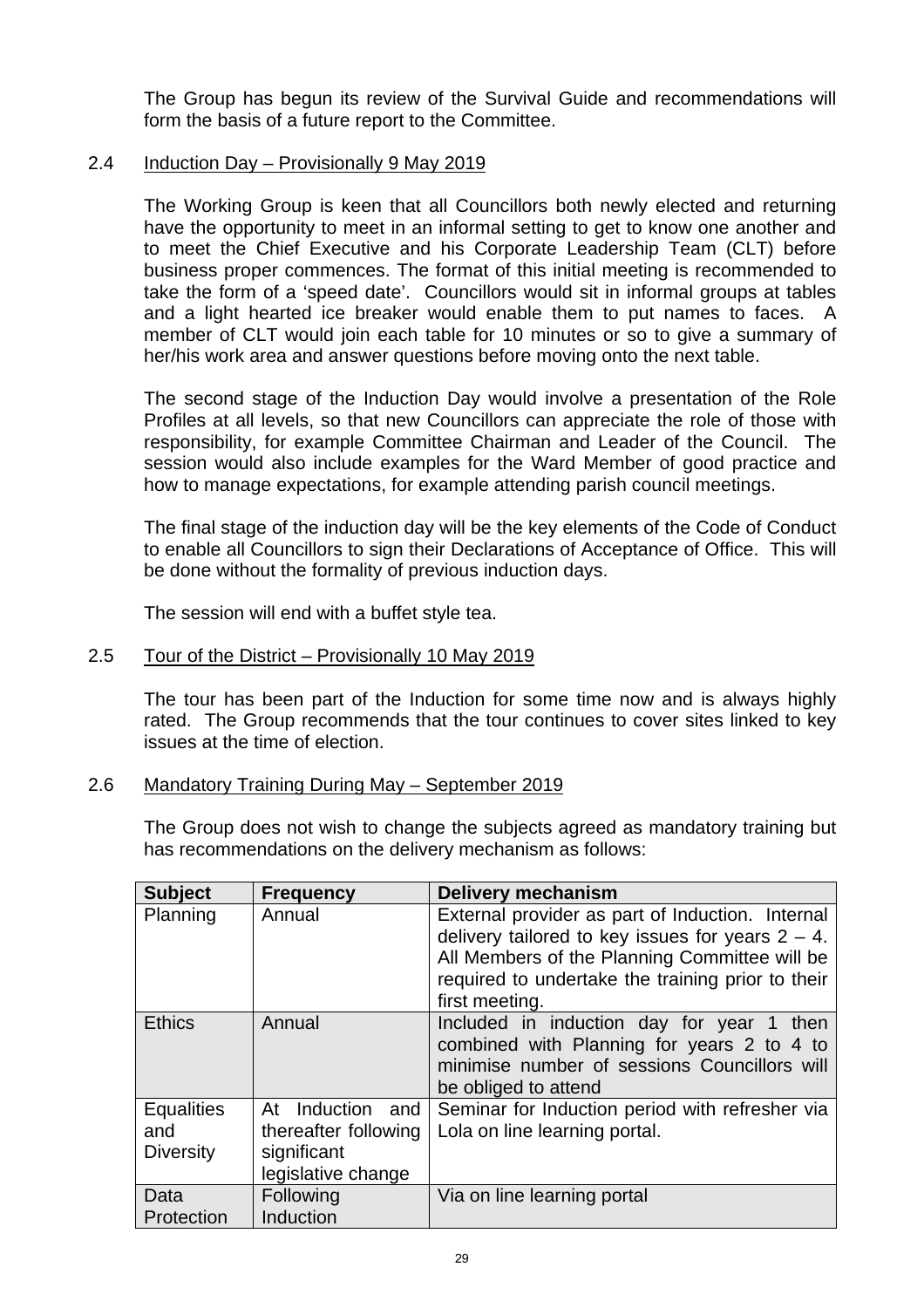| <b>Subject</b>       | <b>Frequency</b> | <b>Delivery mechanism</b>                                                                                                                                                                                                                                      |
|----------------------|------------------|----------------------------------------------------------------------------------------------------------------------------------------------------------------------------------------------------------------------------------------------------------------|
| Appeals<br>Committee | Annual           | Presentation in year 1 and potential for online<br>learning resource for years 2 and 4. Additional<br>training requirement on employment appeals<br>immediately before a hearing and generally<br>where there has been a substantial change in<br>legislation. |

### 2.7 Participation in Meetings

 The Group felt that learning to participate in a meeting was one of the most difficult following an election, yet was one of the most important contributions a Councillor could make. The Group has a new initiative to encourage Councillors to find their voice with confidence - a 'Maiden Speech'. This would take the form of a 3 minute speech at a Council meeting on a subject of local interest or concern. No decision would be required on the subject matter other than is already permitted in the Constitution. The Constitution would require amendment to enable this as a regular item of business. The number of speeches would be staggered over the meeting calendar so as not to overload agendas.

Chairing skills and understanding the rules of debate was also seen as essential. Whist this is covered in the standard induction programme, the Group felt that a more interactive session would be more beneficial with a mock meeting to demonstrate some of the challenges of public meetings and how to use the rules of debate to enable Councillors to make their point with confidence. The Group has ambitiously set a goal to choreograph a mock meeting with volunteer participants and to video the event as a tool for future training. The Group has also reviewed and updated an online module on meetings which can be used to reinforce knowledge.

### 2.8 Other training

The Induction programme will also include other training as summarised below:

- IT and use of the iPad. The Group felt that small groups and scope for 1:1 worked best to tailor knowledge to the participant
- Presentation skills and handling the media
- Social media and managing a personal web page
- Understanding the Council's finances linked to budget setting time
- Commercialism understanding the art of the possible

### 2.9 Feedback

The Group has 3 new initiatives to recommend to capture Councillor's thoughts and feelings on the training they receive and to identify any gaps in learning.

The first is an online feedback form which is to be trialled for this year's planning and ethics training to capture participant's thoughts and comments following a training session. The Group felt that the 'happy sheet' circulated immediately after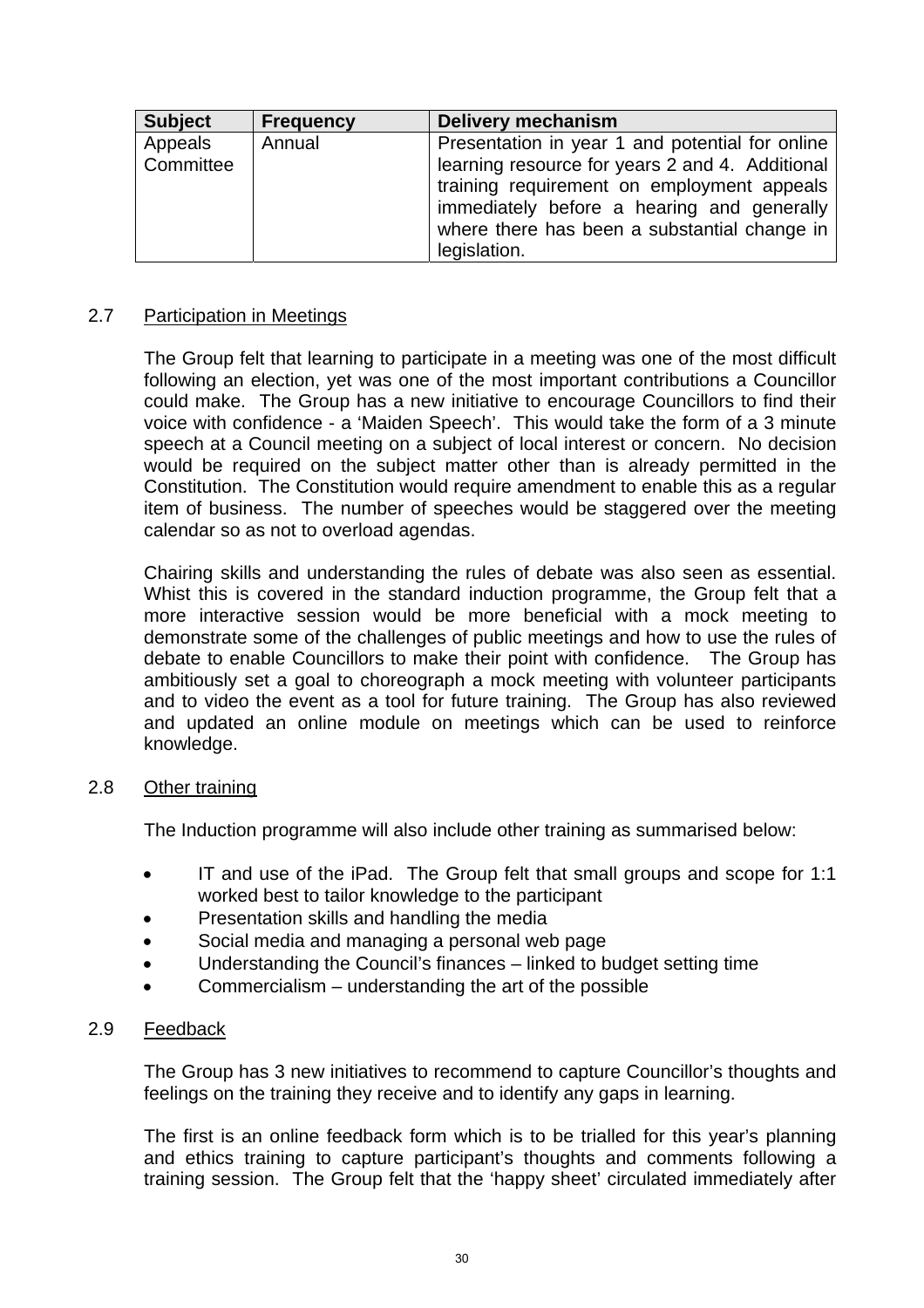a session could be rushed and that Members thoughts may be more useful after a period of reflection.

The second element is aimed at continual support tailored to individual needs. The Group recommends the introduction of a personal development style meeting with members of the Group. Councillors would be invited to take part in a guided conversation with one or more members of the Working Group. The aim of the conversation would be to gather feedback on the quality of the training and development provided and to highlight any areas of concern to the individual which the Group may seek to address. At the end of the process, the Group will hopefully have information to shape the future years training and development programme.

And lastly, the Group recommends an exit interview process for those Councillors not seeking re-election. This may be after many years' service to the Council and it is vital that knowledge is passed on for the benefit of others. The interview would be in paper format and completely voluntary. Questions would be based around what improvements could be made for the benefit of others.

### 2.10 Communication Platform

The last issue on the list for this interim report is to decide whether the Council's intranet, SIDD, can or should replace the Members Portal as a depository for documents and information generally. Access to SIDD has been enabled for all Councillors. There are advantages and disadvantages of moving to SIDD as the single communications platform.

The main advantage from an administrative view point is the duplication of effort in uploading documents to two sites and the ICT support required to develop two platforms. SIDD offers more information to the end user including staff directory with photographs, and a more dynamic platform for news and what's on. The disadvantage would be in loading exempt reports. The committee data is linked to the Council's website to remove another layer of duplication. Rarely does a Committee consider reports that are exempt from publication, but if SIDD were adopted as the single platform, such reports would need to be sent direct to members involved in their discussion. Members of the Working Group are happy to support the move to SIDD and asked for a dedicated button on the home page to refer to committee documents for ease of access. As is the case now, Councillors would need to download agendas to their iPad whist in Wi-Fi range.

The Group therefore recommends the decommissioning of the Members Portal ahead of the new Council, The Committee, in determining this matter, is asked to agree an appropriate date for complete transfer to SIDD, should it be minded to adopt that course of action.

### **3. WHAT NEXT?**

- 3.1 The final stages in the review of the Induction programme will involve:
	- Final recommendations for inclusion in the Survival Guide
	- Outline induction for by-election candidates
	- Review of training modules available on line to offer on a choice basis for **Councillors**
	- Any other matters the Committee may wish to direct.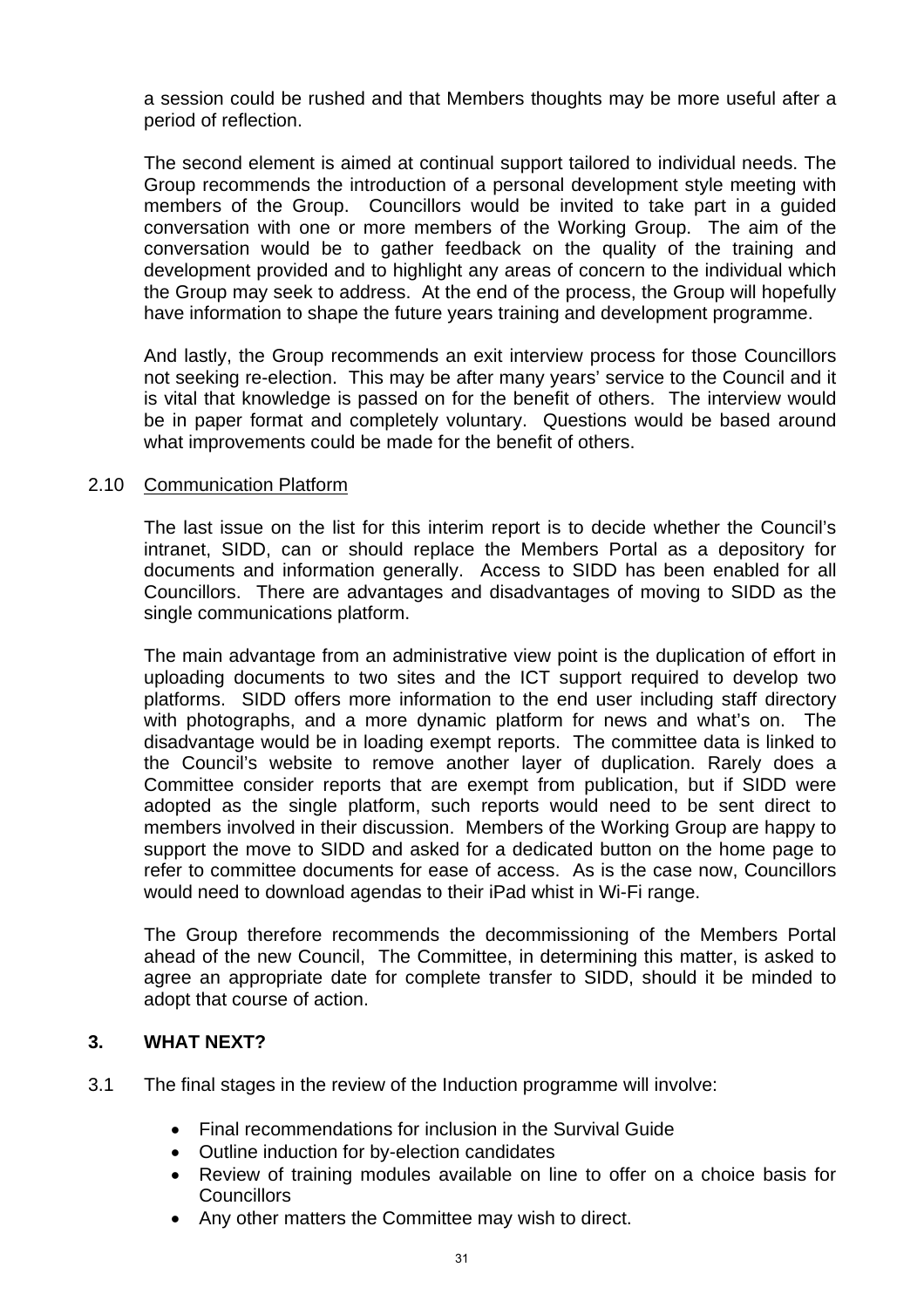### **4 RISK ASSESSMENT**

### 4.1 **Legal**

There are no legal considerations with service reviews at this stage. The risk is therefore low.

### 4.2 **Financial**

The Member training budget will be increased to £10,000 (subject to Council's approval) in 2019 to accommodate the training. The risk is assessed as low.

### **5 OTHER CONSIDERATIONS**

In preparing this report, the relevance of the following factors has also been considered: prevention of crime and disorder, equalities, environmental, climate change, health, human rights, personnel and property.

### **6 CONTACT INFORMATION**

Sandra Lamb, Head of Corporate Services, Tel. 01629 761281 or email sandra.lamb@derbyshiredals.gov.uk Councillor Alyson Hill, Member Representative, email Alyson.hill@derbyshiredales.gov.uk Councillor Sue Bull, Member Representative, email sue.bull@derbyshiredales.gov.uk

### **7 BACKGROUND PAPERS**

None

### **8 ATTACHMENTS**

Indicative training programme

## [BACK TO AGENDA](#page-1-0)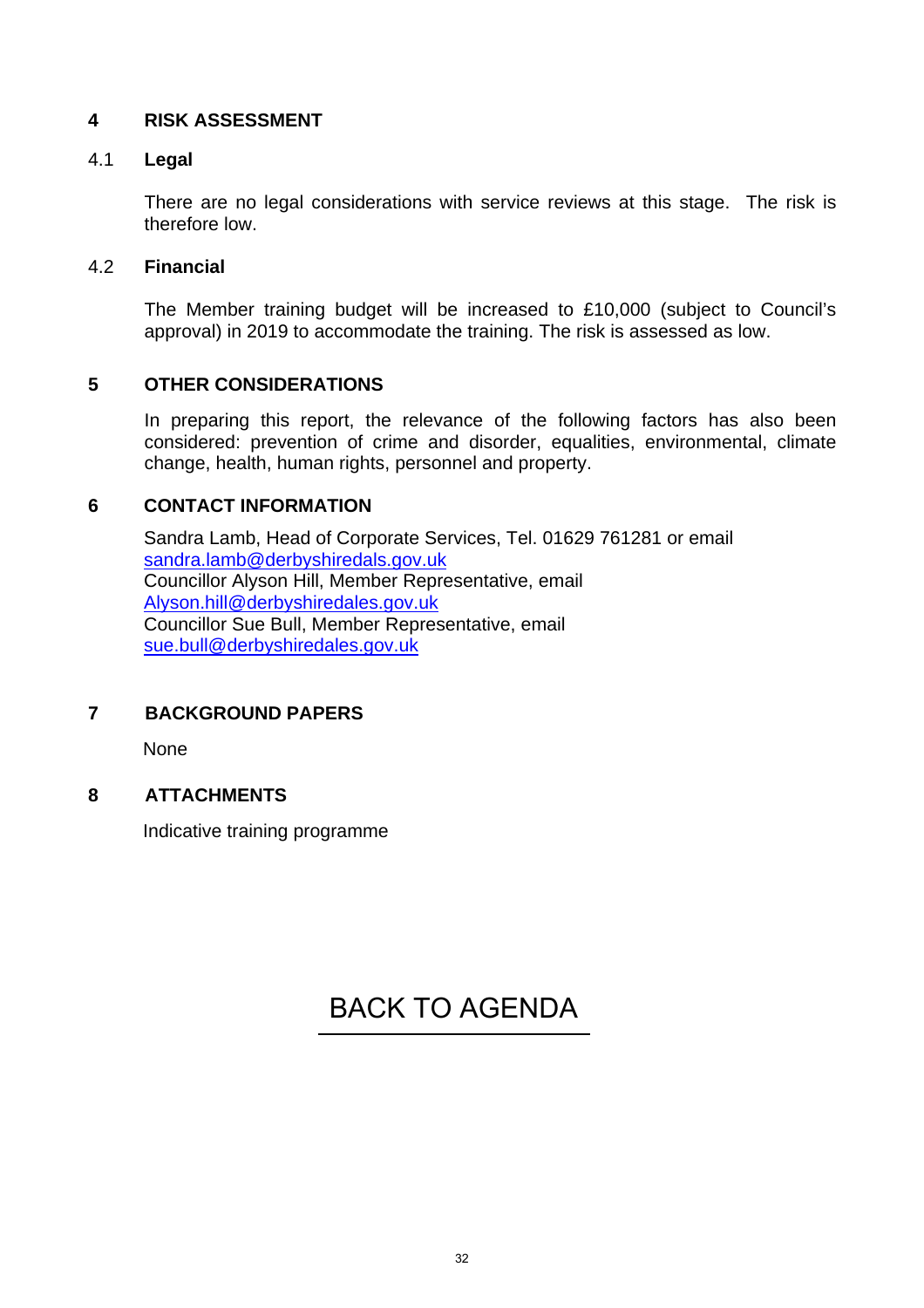## **Members' Training and Development Programme**

Please see inside for the Member Training and Development Programme up to September 2019 The programme aims to equip all Members with the appropriate skills and knowledge to effectively carry out the role of an elected member.

The venue for all sessions, unless specifically mentioned, is the Town Hall at Matlock.

To book a place on any of the sessions, please use the enclosed Booking Form.

If you would like further details on any of the sessions, please contact the Committee Team, committee@derbyshiredales.gov.uk



Town Hall Matlock Derbyshire DE4 3NN

www.derbyshiredales.gov.uk



## **MEMBERS' TRAINING AND DEVELOPMENT PROGRAMME**

## **May to September 2019**

This information is available in electronic, audio, Braille and large print versions, and in other languages on request. For assistance in understanding or reading this document, please call 01629 761301

Printed by Derbyshire Dales District Council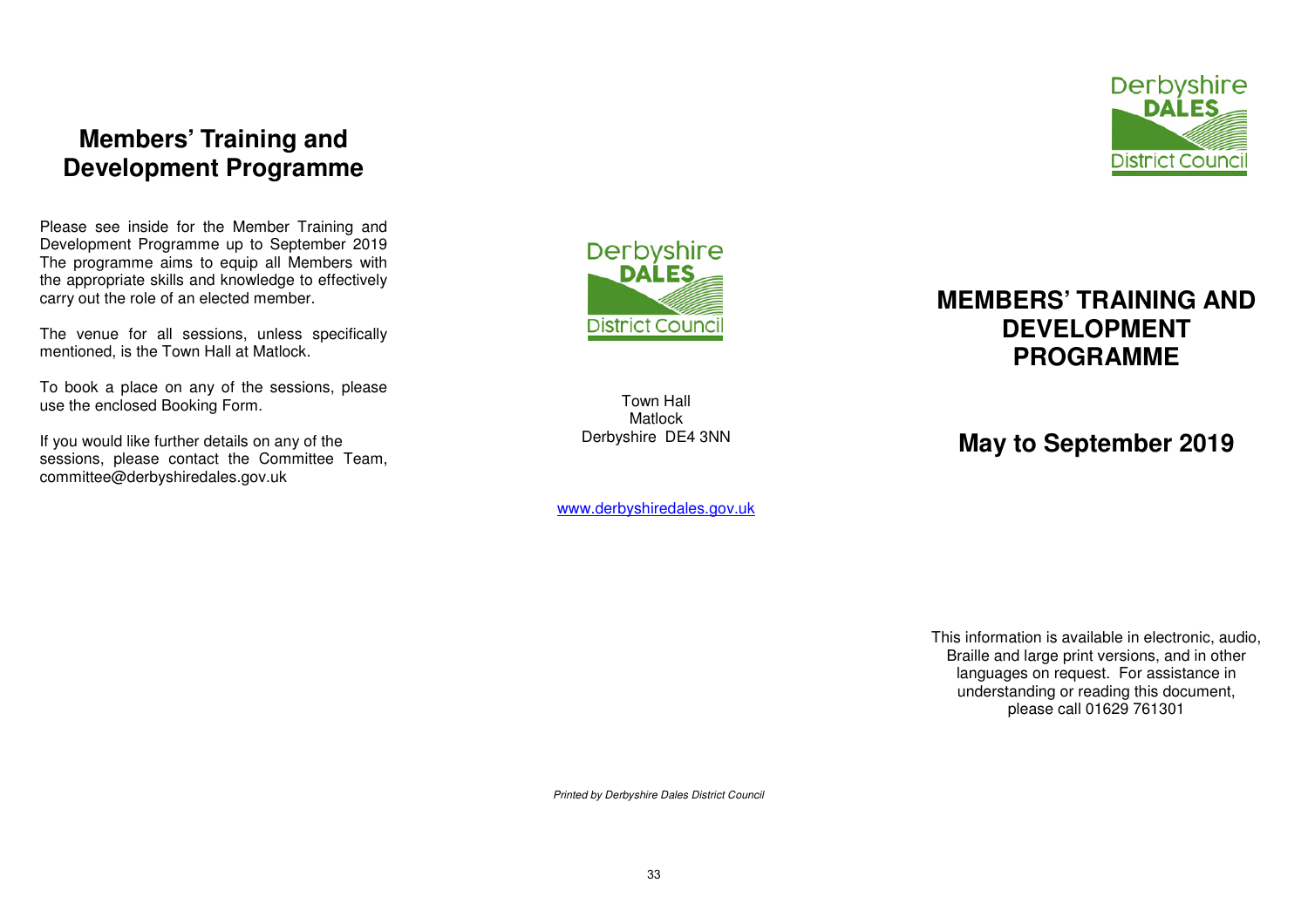## Induction & Signing Ceremony

9 May 2019 Council Chamber & Committee Room

**Presented by:** Corporate Leadership Team **Aimed at:** All Councillors

2pm Photos

- 3pm Interactive session with members of the Corporate Leadership Team Introduction to the Council and its Officers
	- Basics of the Code of Conductmandatory for all Councillors
	- Departmental challenges and key issues
- 5pm Basics of the Code of Conduct prior to Signing Declarations of Acceptance of Office. Mandatory for all Councillors. 6pm Buffet and Close

## Tour of the District

**Date:** 10 May 2019 Depart from Town Hall, Matlock at 10am prompt returning at 4.30pm. Full programme to follow. Lunch provided in a stop-over.

A tour of the district of Derbyshire Dales taking in sites of significant interest and major projects.

## Planning

3 dates tbd

**Presented by:** External trainer<br>**Aimed at:** This is mandato **Aimed at:** This is mandatory training for all Councillors.

**Content**: An introduction to planning including:

- Role of the development plan
- Use of planning conditions
- Martial planning considerations
- Planning Code of Good Practice

### Information Technology—

Dates: 4 dates TBD **Presented by:** Internal IT Team **Aimed at:** All Councillors—mandatory in relation to IT and data security **Content:** IT Security, basics of iPad use, emails, Outlook calendars, Members Portal, device management, IT security, data protection introduction.

### Current Issues

25 June 4 – 5 pm Council Chamber

**Presented by:** Members of the Corporate Leadership Team **Aimed at:** All Councillors **Content:** A workshop on current issues including service review update, and financial position

## Effective Meetings/Decision Making

Dates: 2 dates Council Chamber

**Presented by:** Head of Corporate Services **Aimed at:** All Councillors **Content:** Overview of how decisions are made by Committee, Council and Officers; how to participate in meetings and basic chairing skills. Including mock meeting presentation.

## Licensing & Appeals Committees

2 dates TBD

**Presented by**: Members of the Licensing & Legal Teams **Aimed at:** Mandatory for all Members of the **Committee Content**: Principles of decision making, legal context, sound reasoning.

### Equalities and Diversity—

Core Training 3 dates TBD Council Chamber

**Presented by:** Members of Regeneration & Policy Team

 **Aimed at:** Mandatory for All Councillors **Content:** An introduction to the Councils Equalities and Diversity Policy and how the issues of equality impact on the workplace and service delivery

## Finance

TBD Council Chamber

**Presented by:** Head of Resources **Aimed at:** All Councillors **Content:** An introduction to the Council's sources of income, revenue and capital spending plans, budget setting and effective scrutiny.

## Handling the Media —

## An Introduction

Dates: 2 dates TBD Council Chamber

### **Presented by: Communications & Marketing Officer**

 **Aimed at:** All Councillors **Content:** You get a phone call from a journalist requesting an interview. So what do you do next?

## Ethics and how to avoid a

## complaint

Dates: 2 TBD Council Chamber

### **Presented by: External**

 **Aimed at:** Mandatory for All Councillors **Content:** This training will help Members to find out about their obligations under the Data Protection Act, including protecting personal information.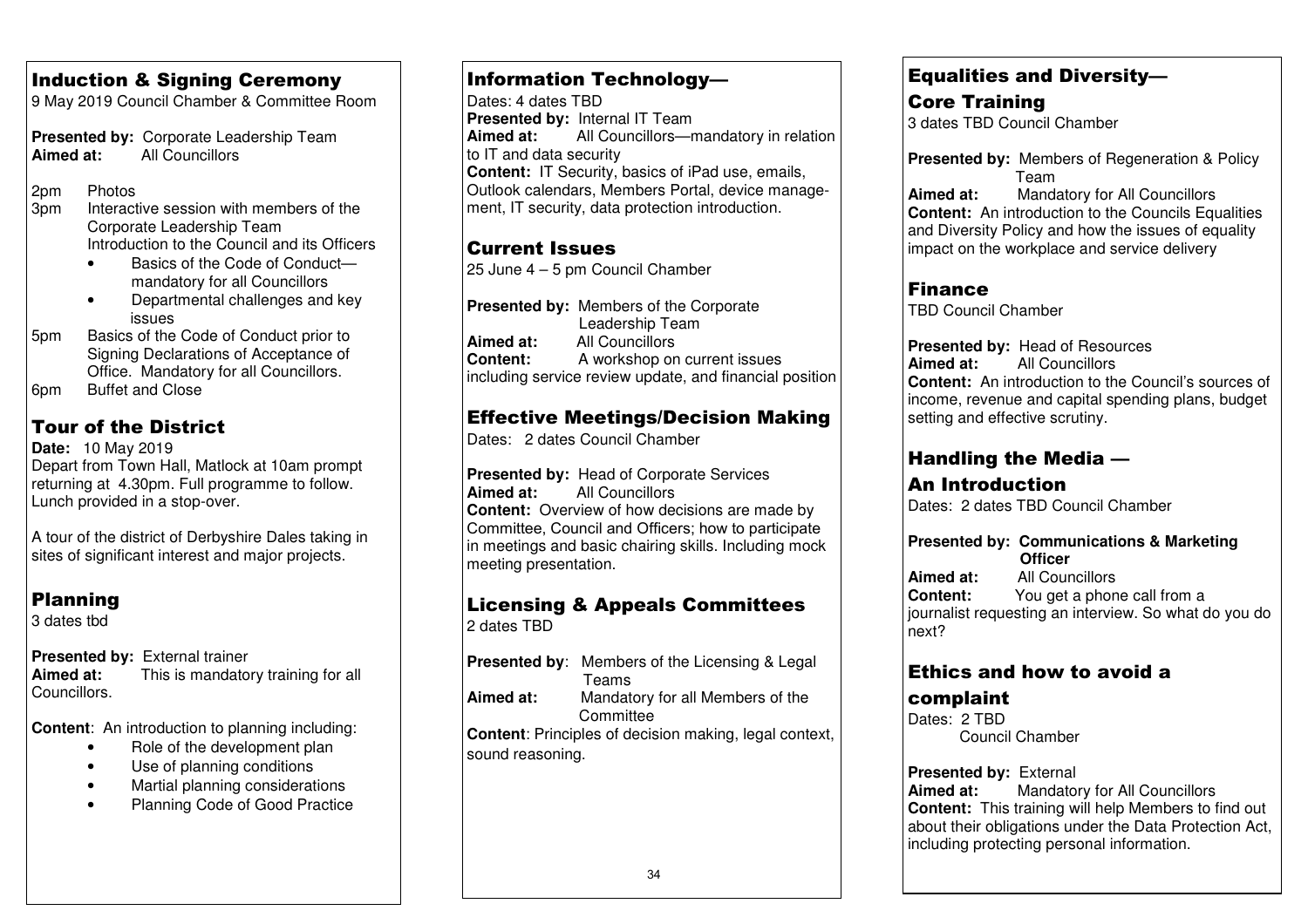### <span id="page-34-0"></span>**NOT CONFIDENTIAL – For public release Internal CONFIDENTIAL – For public release**

GOVERNANCE AND RESOURCES COMMITTEE 19 JULY 2018

Report of the Head of Resources

## **WRITE OFFS**

### **PURPOSE OF REPORT**

This report seeks approval for:

- the write off Housing Benefit Overpayment Arrears totalling £2,467.50;
- changes to the frequency that the committee considers write offs, and
- changes to the scheme of officer delegation in respect of write offs.

### **RECOMMENDATION**

- 1. That approval is given to write off the debts of £144.60 and £2,322.90 as described in the report;
- 2. That requests for approval of write offs be considered by this Committee twice a year;
- 3. That delegated authority is given to the Head of Resources to write off debts caused by officer error.

### **WARDS AFFECTED**

None

### **STRATEGIC LINK**

None

### **1 BACKGROUND**

- 1.1 Under regulation B7(a) of the Council's Financial Regulations authority is delegated to the Head of Resources to write-off arrears up to £1,500. This report describes a request for write off where debts exceed £1,500 for which authorisation to write-off is required from this Committee under regulation B7(b) of the Council's Financial Regulations.
- 1.2 Requests for write off of amounts over £1,500 are usually reported annually in March. The circumstances of the debts in this report require an earlier decision.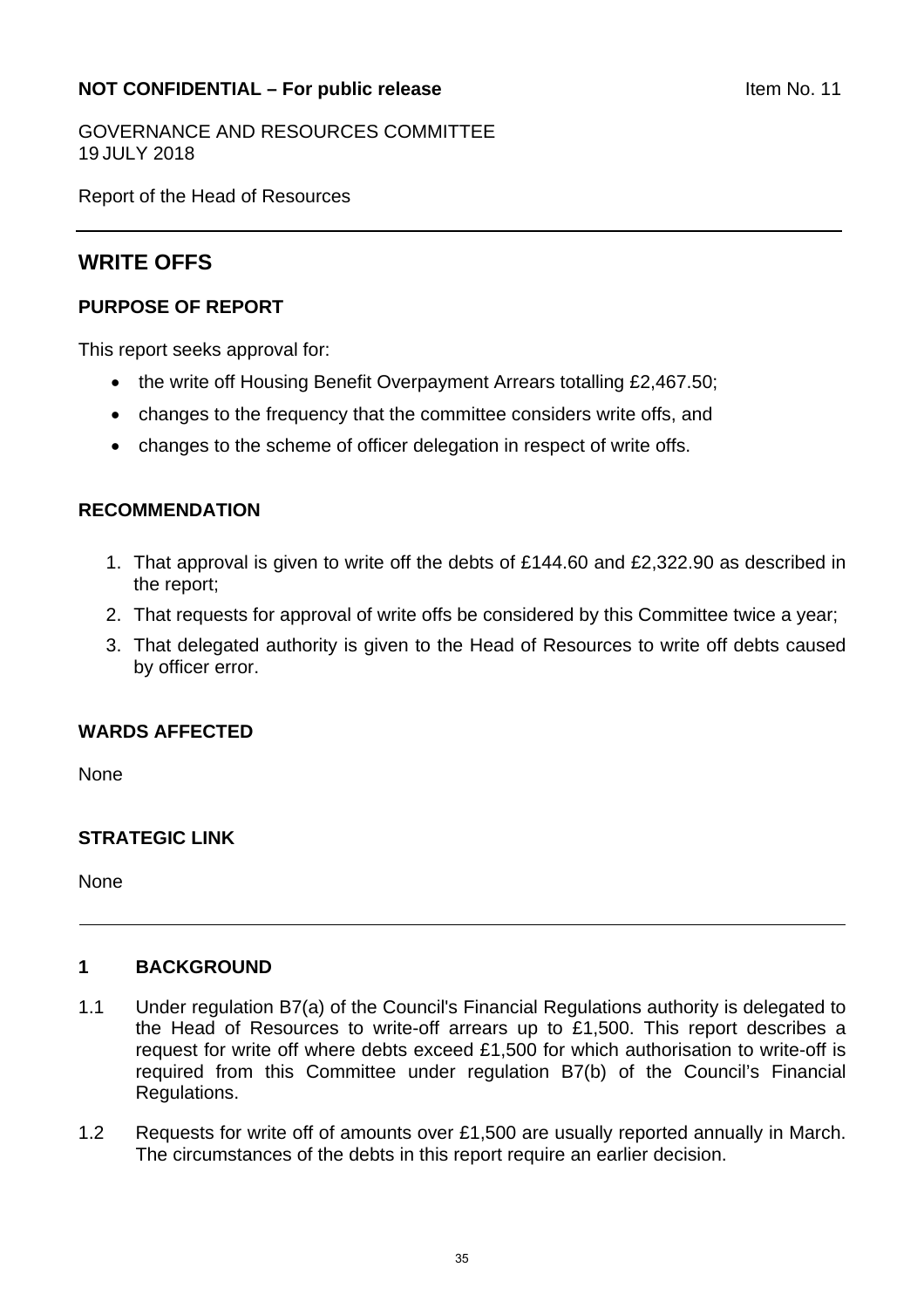- 1.3 Accounts submitted for write-off usually fall into one of the following categories:
	- Amounts remitted by the Magistrates Court (or where the Court has refused to grant a Liability Order)
	- Amounts for which the debtor has served a prison sentence
	- Amounts where the debtor is bankrupt or insolvent
	- Amounts where the debtor has died and there are insufficient funds in their estate
	- Amounts where the debtor has absconded or gone abroad and cannot be traced
	- Amounts where it has become uneconomic to pursue the debt.
- 1.4 CIPFA guidelines recommend that bad debts should be identified and written off from the accounts as soon as possible.

### **2 REPORT**

- 2.1 The Council has received a request from Derbyshire Districts Citizens Advice (CAB), who have been helping a client through their Money Advice Service. They ask if the Council would be able to write off the client's outstanding balances of £144.60 and £2,322.90 on two Housing Benefit Overpayment invoices, as these debts were missed off a Debt Relief Order (DRO) that was approved in 2013. If the DRO application had been submitted correctly and these debts included in 2013, the Committee would have been asked to approve the write off of the debt in March 2014. For this reason, the CAB request that the debt be written off. The client has mental health problems and the CAB has asked for this issue to be resolved as quickly as possible. The total debt is above the limit for it to be considered under delegated authority. This is the reason why the request has been referred to this committee meeting, rather than under delegated authority and the usual practice of waiting to the end of the financial year to approve requests for write offs.
- 2.2 Officer comments:

Neither of the two invoices is resultant from fraud.

From a financial position the claimant has had a DRO which confirms financial hardship and inability to pay debt back.

The CAB state that the client has mental health issues; the Benefits Manager has spoken to the client and confirmed this.

So, in terms of financial and health vulnerability, it is recommended that the request for write off be approved.

2.3 In considering this application it has become apparent that it would be beneficial to consider requests for write off more frequently than once a year, especially where there are personal debts where customers might have health issues. Furthermore, CIPFA guidelines recommend that bad debts should be identified and written off from the accounts as soon as possible. The Head of Resources considers write offs of debts under £1500 on a quarterly basis. It is, therefore, recommended that reports seeking write off of debts of £1500 or more be considered by this committee twice a year.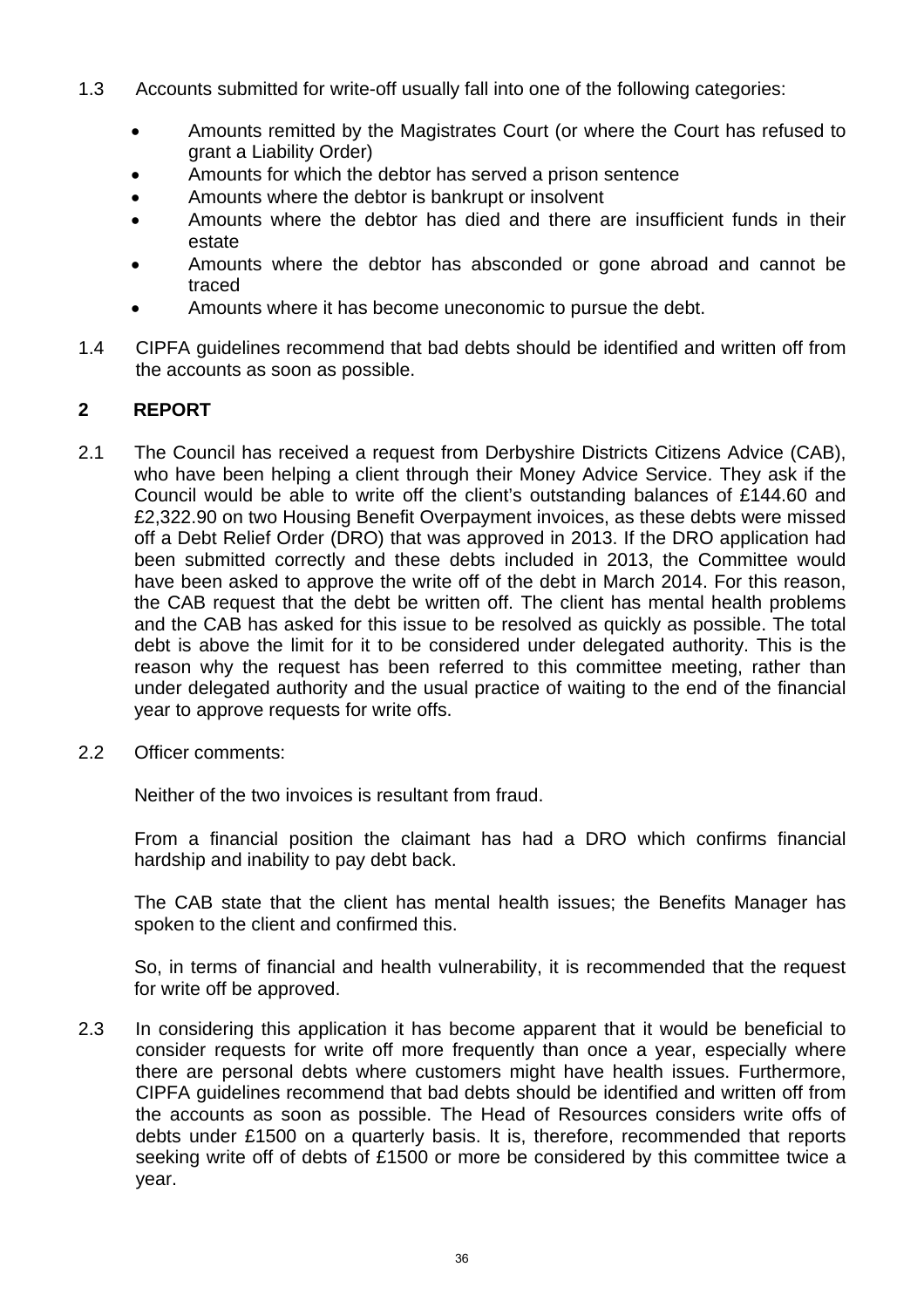2.4 The usual categories for write offs are set out in paragraph 1.3 of this report. The request from the CAB related to an officer error and didn't fall within the usual categories. The processes and controls that the Council has in place means that cases of officers' error are rare. However, in cases of such error, it is only right that natural justice takes place, the client is not penalised and the impact of the error is mitigated as soon as possible. Therefore, it is recommended that delegated authority is given to the Head of Resources to write off any debts that result from officer error. The value of any such write offs will be shown in the next committee report on arrears for write off.

### **3 RISK ASSESSMENT**

### 3.1 Legal

The proposed action in the report seeks to remedy an error in a timely manner. The ability to delegate such a remedy in the future is contained in Section 101 of the Local Government Act 1972. The legal risk is therefore low.

3.2 Financial

The Council has made provision in the budget for doubtful debt provision; the amount relating to housing benefit overpayments for 2018/19 is £140,000. The financial risk arising from this report is low.

### **4 OTHER CONSIDERATIONS**

In preparing this report, the relevance of the following factors has also been considered: prevention of crime and disorder, equalities, environmental, climate change, health, human rights, personnel and property.

### **5 CONTACT INFORMATION**

Karen Henriksen, Head of Resources Telephone: 01629 761284; Email: karen.henriksen@derbyshiredales.gov.uk

### **6 BACKGROUND PAPERS**

None

### **7 ATTACHMENTS**

**None** 

## [BACK TO AGENDA](#page-1-0)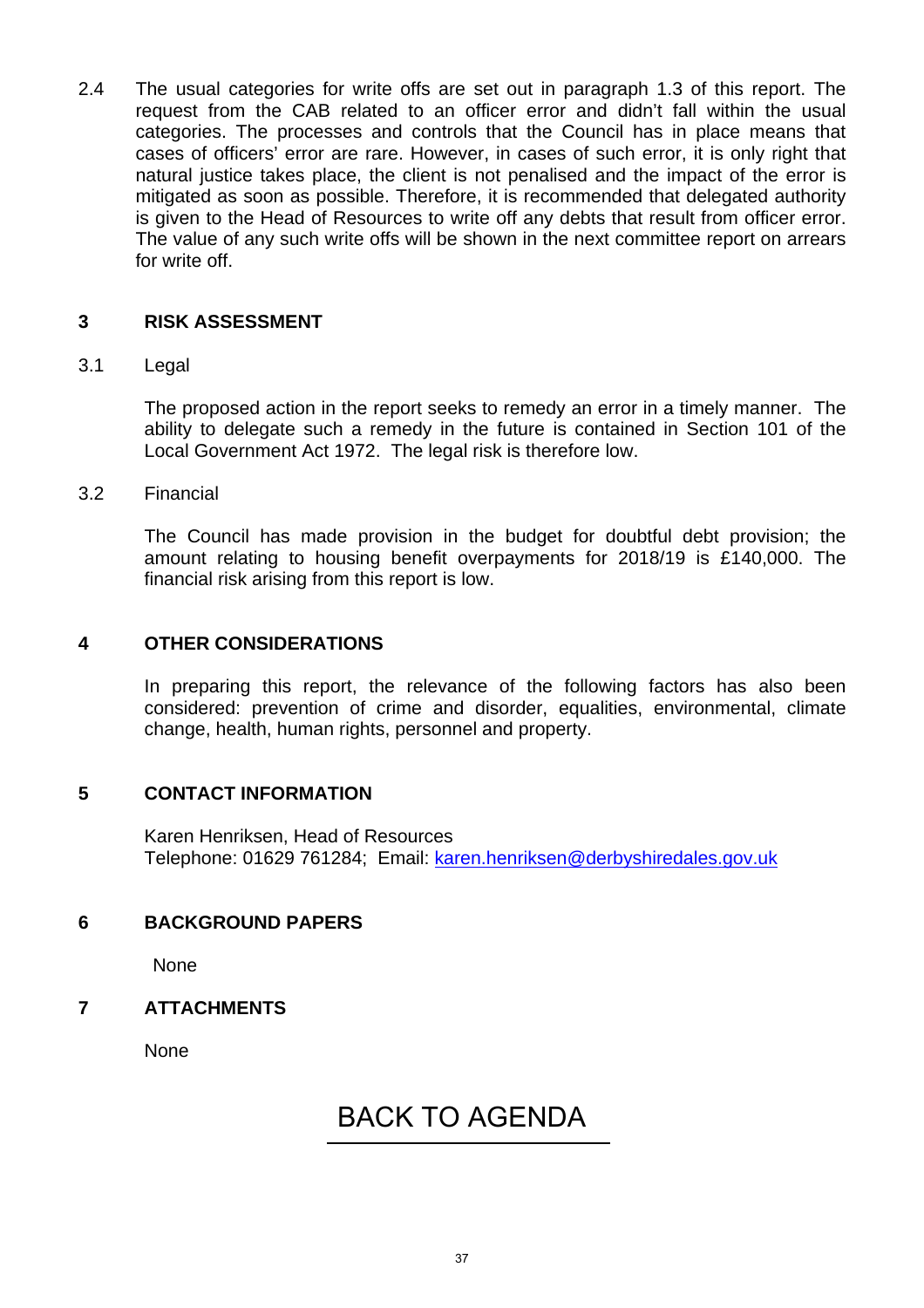### <span id="page-37-0"></span>**NOT CONFIDENTIAL** – For public release **Internal 2 Item No. 12**

GOVERNANCE AND RESOURCES COMMITTEE 19 JULY 2018

Report of Estates & Facilities Manager

## **FORMER PUBLIC CONVENIENCES & LAND TRANSFER – MONSAL HEAD**

### **PURPOSE OF REPORT**

Following the recent closure of the Monsal Head Public Conveniences discussions have taken place with the neighbouring landowner (Penelope Thornton Hotels) and this report recommends terms for the freehold transfer of the former public conveniences building together with some adjacent leased land to enable future provision of public convenience facilities at this site at no cost to the District Council.

### **RECOMMENDATION**

- 1. That the terms outlined in paragraph 3.1 of this report for transferring the freehold of an area of land and the public conveniences at Monsal Head as shown on the plan at Appendix 1 to Penelope Thornton Hotels for use as car park and public conveniences are agreed.
- 2. That the Committee notes that transfer described in paragraph 1. above comprises an undervalue transaction as permitted by the General Disposal Consent 2003.

### **WARDS AFFECTED**

Litton and Longstone

### **STRATEGIC LINK**

The transfer of the site for use as public conveniences supports the District Council's corporate aim to promote quality of life and also makes a significant contribution to the safety and health of the community of Derbyshire Dales.

The proposal accords with the District Council's priorities whilst also seeking to ensure that we deliver value for money and work effectively with community partners.

### **1 BACKGROUND**

1.1 Members will recall that the public conveniences at Monsal Head were one of a number of sites approved for closure as part of the Review of Public Conveniences considered by Council on 30<sup>th</sup> April 2018. At this meeting it was resolved that the Monsal Head public conveniences be closed on 14<sup>th</sup> May 2018 and that the Estates and Facilities Manager be given delegated authority to negotiate, agree and implement a transfer of the facility to the interested party (Penelope Thornton Hotels) for a use which retains a public toilet facility on the most economically advantageous terms in line with The General Disposal Consent 2003 within 6 months of the date of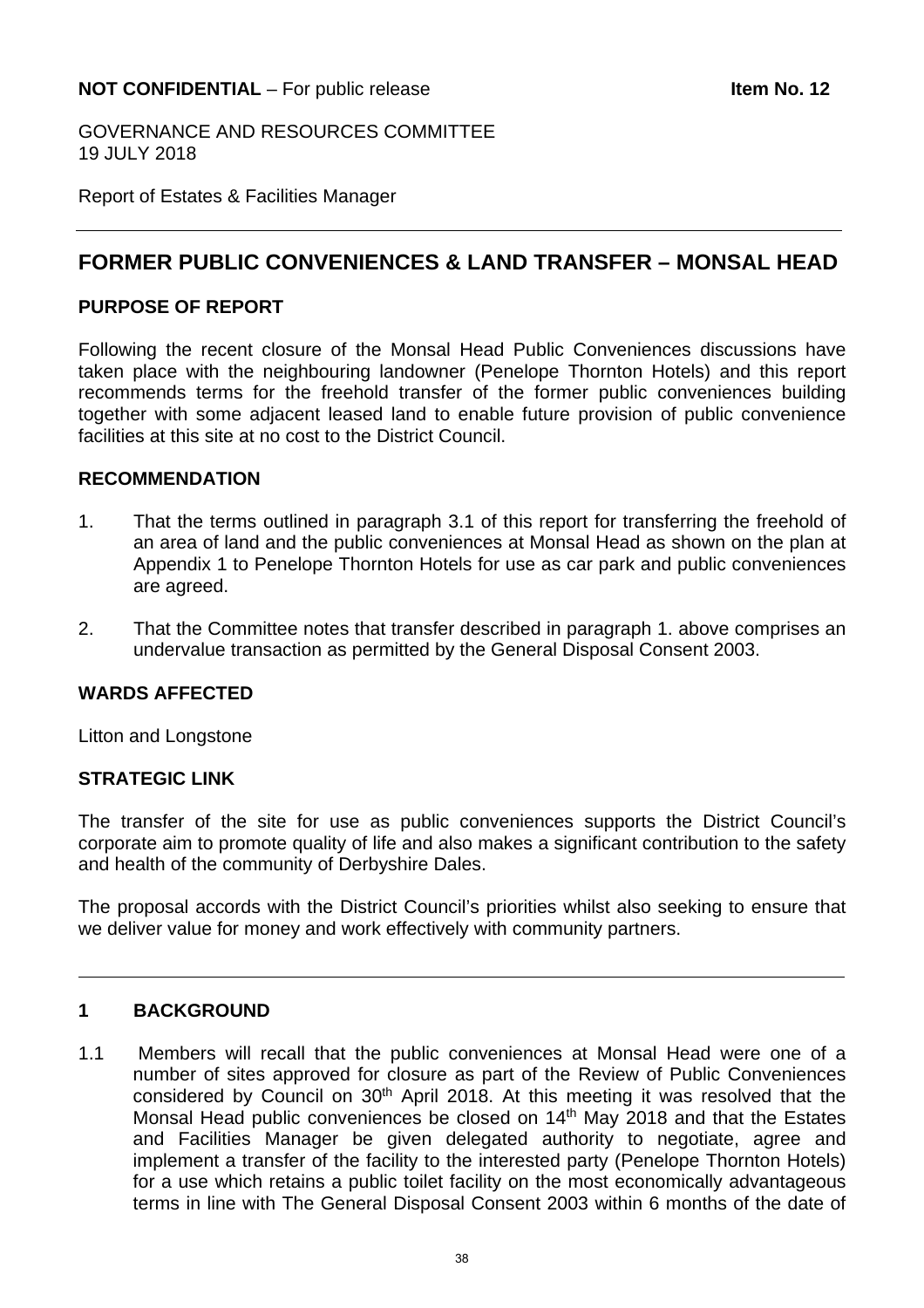this decision and should this not be achieved, the asset be placed on the open market for freehold sale by public auction.

- 1.2 The site requested by Penelope Thornton Hotels (PTH) is shown outlined in red on the plan at Appendix 1 includes the former public conveniences and an area of land which they currently lease for hotel car parking and a pedestrian access to the rear of the Monsal Head Hotel.
- 1.3 PTH occupy the car parking land which contains approximately 12 spaces under the terms of a lease from 2006 under which they have been holding over since 2012 at a current rental of £2,850pa. This lease has not been renewed pending the outcome of discussions with PTH which have been ongoing since 2012. The current rental value as at 2018 is in the vicinity of £4,000pa but maintenance to the surface of adjoining areas is required to achieve this which would require capital investment by the District Council of around £20,000
- 1.4 The public conveniences building is in poor condition and would require significant capital investment to address building defects and bring up to modern standards. The area of leased car park land is partly maintained by PTH under their lease with the remainder (which is in poor condition) being the responsibility of the District Council.

### **2 CURRENT SITUATION**

- 2.1 Discussions have taken place with Penelope Thornton Hotels (PTH) and terms have been proposed which will ensure the continued opening of the public conveniences.
- 2.2 It is envisaged that the arrangement with PTH will enable future provision of public convenience facilities at this site at no cost to the District Council. There will be some loss of rental income by selling the (currently leased) parking spaces but this is more than offset by the savings in running costs of the public conveniences and the capital expenditure required to repair the bitumen areas not covered under the car park lease to PTH.

### **3 PROPOSED RECOMMENDATIONS**

- 3.1 It is proposed that the freehold of the public conveniences and land shown edged red on the plan at Appendix 1 be offered to PTH on the following terms:-
	- Peppercorn transfer of £1 consideration
	- subject to existing condition and title covenants
	- Public conveniences to have minor works undertaken to allow opening later this year with a full refurbishment of the facility and surrounding land by PTH commencing in late 2019.
	- During the major refurbishment in late 2019, alternative provision will be made within the Hotel whilst the facility is closed.
	- The building will be maintained by PTH and will be made available as public conveniences throughout the year except in the case of extreme weather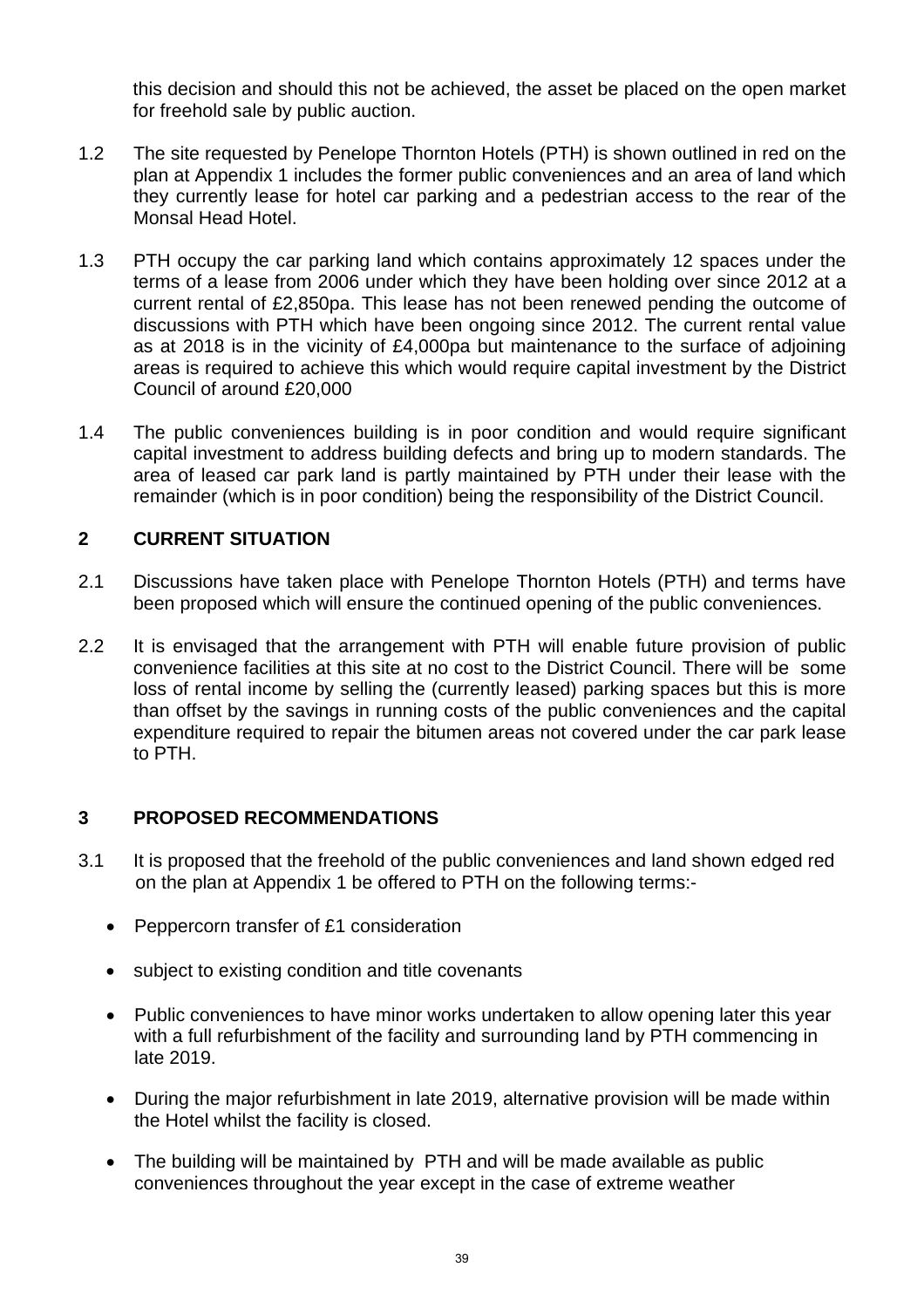Appropriate legal restrictions (via restrictive covenants/clawback/pre-emption clauses) will be in place to ensure that the former public conveniences building can only be used for this purpose and cannot be further developed or sold without further recourse to the District Council.

### **4 VALUATION**

- 4.1 The proposed terms for the transfer of public conveniences and land at Monsal Head comprise an undervalue transaction as permitted under the General Disposal Consent 2003.
- 4.2 The proposal in this report is to transfer the freehold of the site but with restrictions limiting the use of the land and restricting redevelopment or sale for other uses. It is considered by the Council's Valuer that the value of this restricted sale is in the region of £70,000. If none of these restrictions were in place, the value of the assets forming part of this transaction would be in excess of £100,000.
- 4.3 Under the General Disposal Consent 2003, Local Authorities are permitted to dispose of any interest in land held under the Local Government Act 1972 which they consider to contribute to the promotion or improvement of the economic, social or environmental wellbeing of the area at less than best consideration subject to various conditions.
- 4.4 It is considered that the proposed terms for the transfer of the public conveniences and land at Monsal Head to PTH on the terms stated would comply with this legislation.

### **5 CONSULTATION**

5.1 The relevant Ward Member and Local Council have been consulted on the proposed transfer and any comments received will be reported verbally at the meeting.

### **6 OTHER EXPRESSIONS OF INTEREST**

6.1 None received.

### **7 RISK ASSESSMENT**

7.1 Legal

*The Council has a statutory duty under s.123 of the Local Government Act 1972 not to dispose of land for a consideration less than the best that can reasonably be obtained. Under the Local Government Act 1972 General Disposal Consent (England) 2003 general consent is given to local authorities to dispose of land where the local authority considers that the purpose for which the land is to be disposed is likely to contribute to the achievement of any one or more of the following objects in respect of the whole or any part of its area, or of all or any persons resident or present in its area;* 

- *i) The promotion or improvement of economic well-being;*
- *ii) The promotion or improvement of social well-being;*
- *iii) The promotion or improvement of environmental well-being; and*

*The legal risk is therefore low.*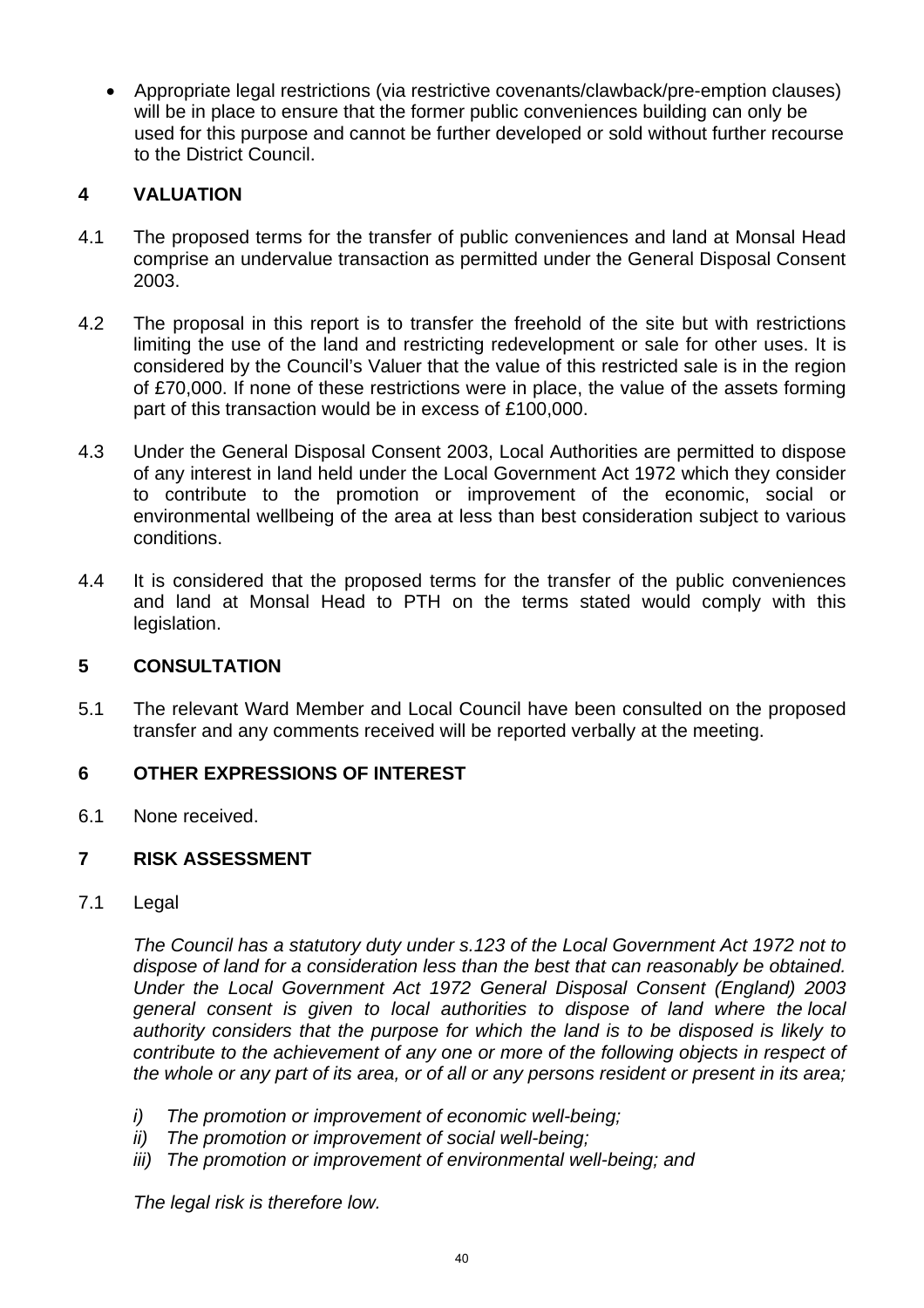### 7.2 Financial

 Although the sale is an undervalue transaction, the transfer of the public conveniences and land at Monsal Head as proposed will remove a future maintenance liability for the Council and continue the provision of a community service. Therefore the financial risk is assessed as low.

### **8 OTHER CONSIDERATIONS**

 In preparing this report the relevance of the following factors is also been considered: prevention of crime and disorder, equality of opportunity, environmental health, legal and human rights, financial personal and property considerations.

### **9 CONTACT INFORMATION**

 Mike Galsworthy, Estates and Facilities Manager Tel: 01629 761207 E-mail: mike.galsworthy@derbyshiredales.gov.uk

### **10 BACKGROUND PAPERS**

None

### **11 ATTACHMENTS**

Appendix 1 – Site Plan